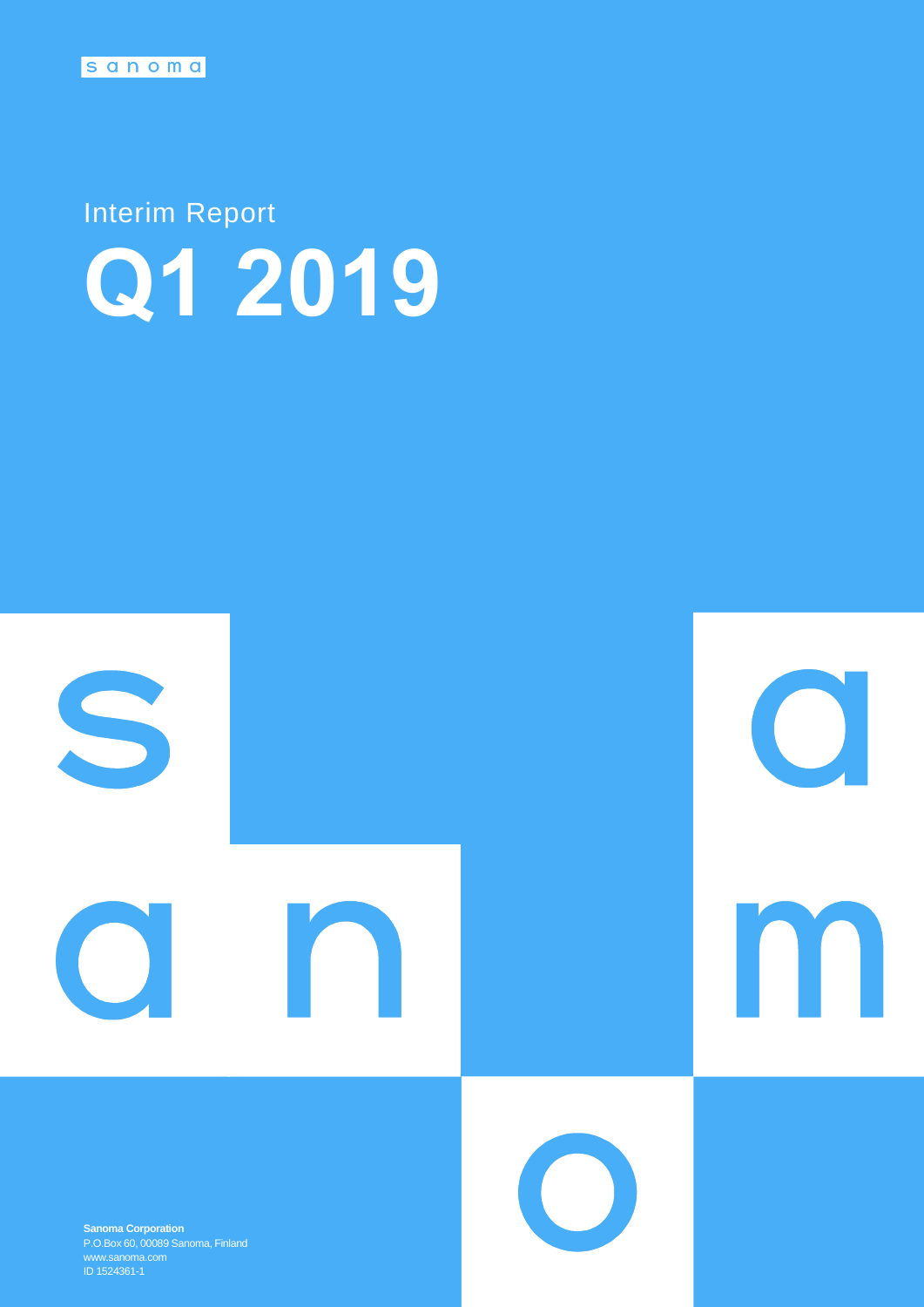# SANOMA CORPORATION, INTERIM REPORT JANUARY–MARCH 2019

# **Solid start to the year**

# **Q1 2019**

- Net sales declined to EUR 248 million (2018: 262). Comparable net sales development was -5% (2018: -6%).
- Operational EBIT excl. PPA was stable, amounting to EUR 10 million (2018: 10).
- EBIT was EUR 12 million (2018: 8). The EBIT improved as a result of positive net IACs of EUR 5 million (2018: 0), including a capital gain related to the divestment of Mood for Magazines. The EBIT also included EUR 3 million (2018: 2) of PPA amortisations.
- Operational EPS was EUR 0.01 (2018: 0.02).
- **EPS was EUR 0.05 (2018: 0.02).**
- Free cash flow was EUR -41 million (2018: -44), including a positive EUR 6 million impact due to the implementation of the IFRS 16 standard and an adverse impact due to a settlement of rental contract related to Discontinued operations in Belgium.
- Net debt / Adj. EBITDA was 2.0 (2018: 2.0), including an impact of +0.5 due to the implementation of the IFRS 16 standard.
- On 4 February, Sanoma signed a EUR 550 million syndicated credit facility.
- On 14 February, Sanoma announced the divestment of Mood for Magazines, publisher of LINDA. magazine, in the Netherlands. The divestment was completed at the end of February.
- On 17 April, Sanoma announced that the Dutch Authority for Consumers and Markets will take, as part of its standard procedure, a further assessment in order to reach a final decision with regard to the acquisition of Iddink. Sanoma expects the acquisition to be completed by the end of Q3 2019.

# **Outlook for 2019 (unchanged)**

In 2019, Sanoma expects that the Group's comparable net sales will be in-line with 2018 and operational EBIT margin excluding PPA will be around 15% (2018: 15.7%).

The outlook is based on an assumption of the consumer confidence and advertising market development in Finland and in the Netherlands to be in line with 2018. The outlook does not include any assumptions of the intended acquisition of Iddink (announced on 11 December 2018), which is expected to be closed by the end of Q3 2019.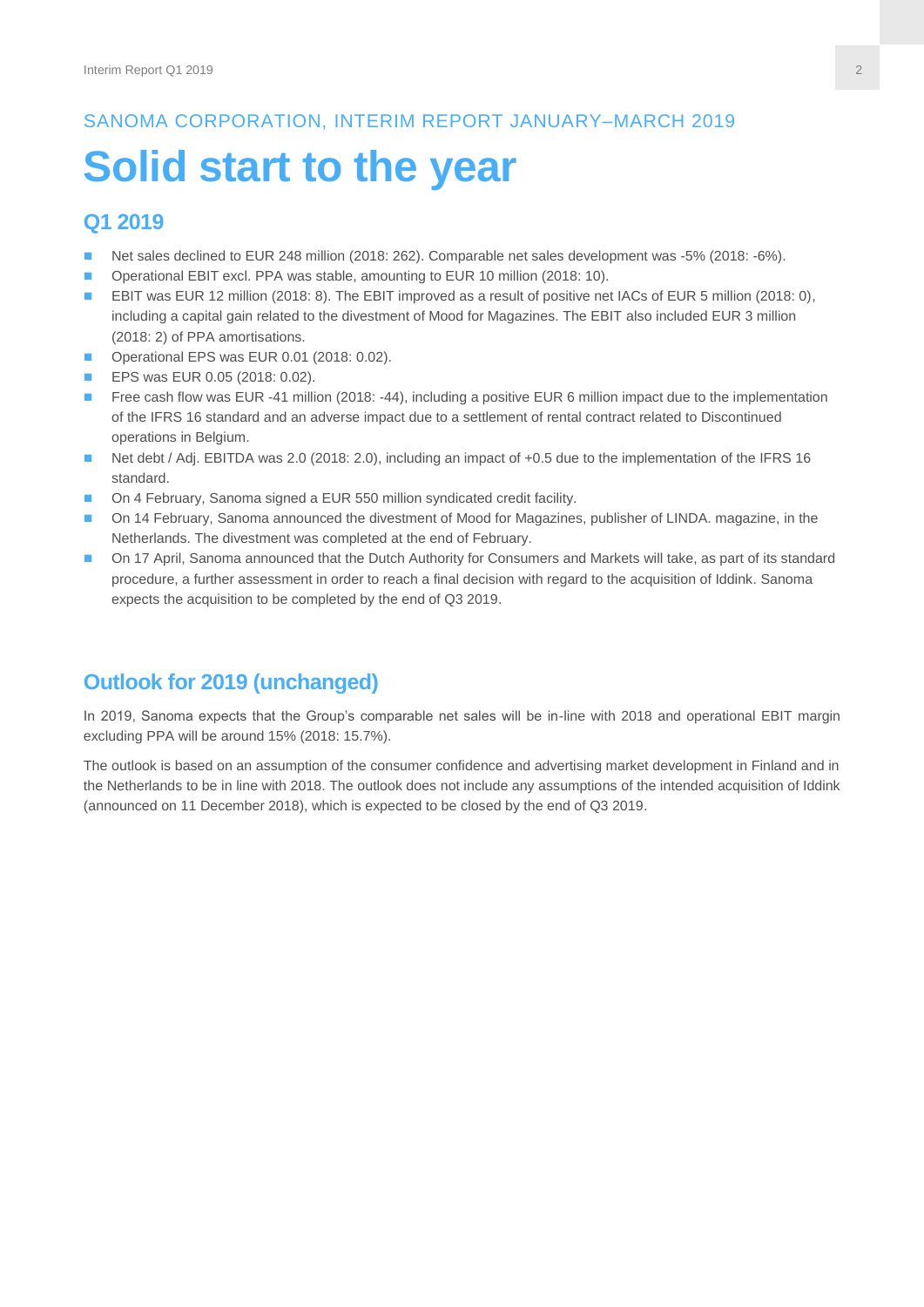#### **IFRS 16 implementation**

Sanoma has adopted the new IFRS 16 Leases standard as of 1 January 2019 and prepares its financial reports according to the new standard starting from this interim report. IFRS 16 requires lessees to recognise assets and liabilities for all leases unless the lease term is 12 months or less or the underlying asset has a low value. Sanoma Group's lease contracts are mostly related to premises and cars.

Sanoma applies the modified retrospective method and consequently financials for 2018 have not been restated. The main impacts of the implementation of the IFRS 16 standard on Sanoma's balance sheet on 31 March 2019 are summarised in the table below. In addition, they are reported and discussed in respective sections of this interim report. The impact of the implementation of the IFRS 16 standard on Sanoma's cash flow from operations for Q1 2019 was EUR +6 million and on cash flow from financing EUR -6 million.

#### **Impacts of the implementation of IFRS 16 standard on balance sheet**

|                        |       | 31 Mar 2018 31 Dec 2018 31 Mar 2019 |       | <b>IFRS 16</b><br>impact<br>31 Mar 2019 |
|------------------------|-------|-------------------------------------|-------|-----------------------------------------|
| Net debt, EUR million  | 438.9 | 337.8                               | 531.1 | $+183.5$                                |
| Net debt / Adj. EBITDA | 2.0   | 1.4                                 | 2.0   | $+0.5$                                  |
| Equity ratio           | 34.1% | 44.7%                               | 35.3% | $-4.6%$ -pts                            |

More information on the implementation of the IFRS 16 standard is available in the Accounting policies on p. 20.

#### **Alternative performance measures**

Sanoma presents certain financial performance measures on a non-IFRS basis as alternative performance measures (APMs). The APMs exclude certain non-operational or non-cash valuation items affecting comparability (IACs) and are provided to reflect the underlying business performance and to enhance comparability between reporting periods. The APMs should not be considered as a substitute for performance measures in accordance with IFRS.

Sanoma has included Operational EBIT excluding purchase price allocation amortisations (Operational EBIT excl. PPA), and the corresponding margin, as an APM in its financial reporting. Operational EBIT margin excl. PPA is used as a basis in Sanoma's Outlook for 2019 and is included in financial reporting starting from this interim report.

More information is available at Sanoma.com. Reconciliations are presented on p. 16 in this report. Definitions of key IFRS indicators and APMs are available on p. 33.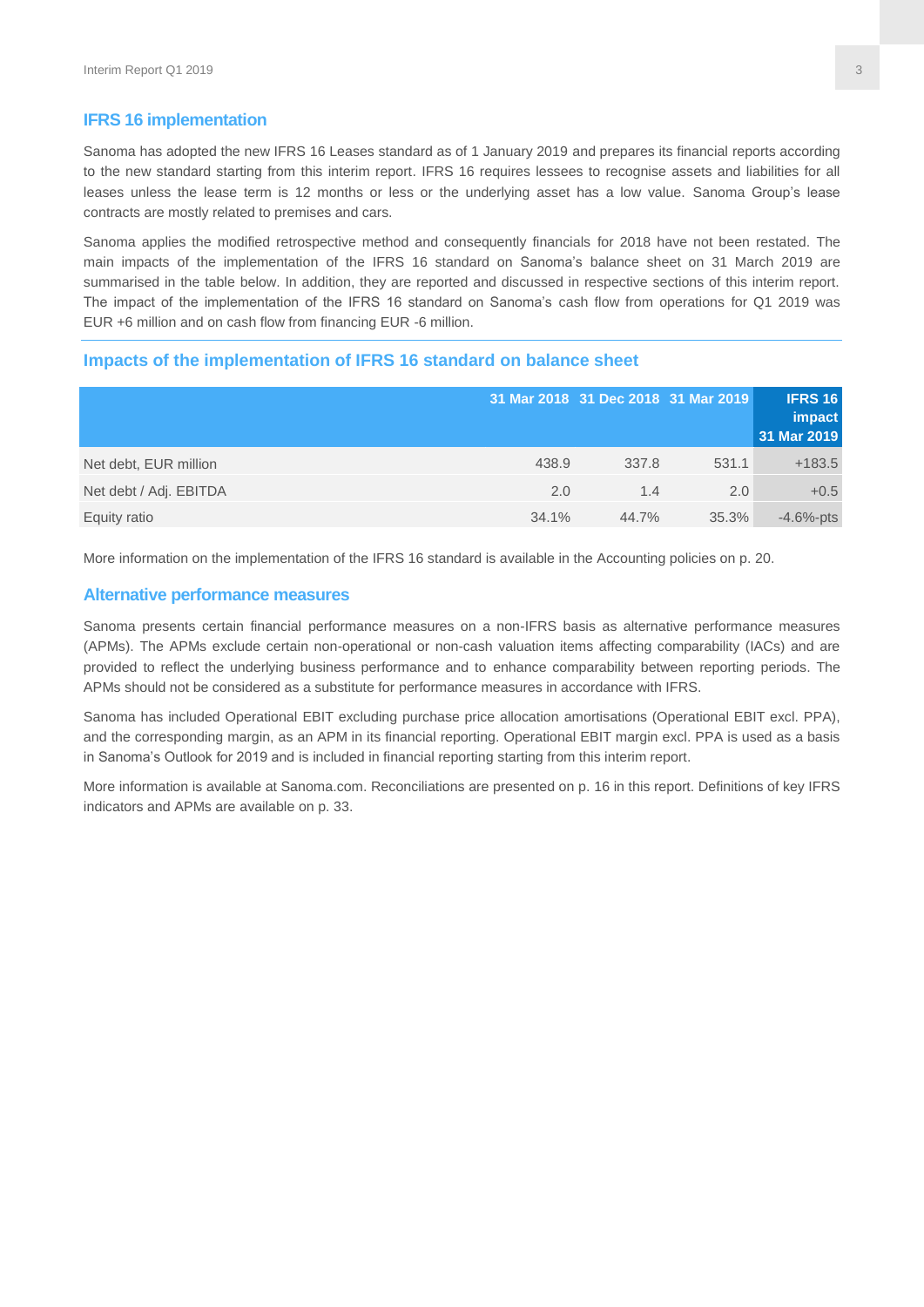# **Key indicators**

| <b>EUR million</b>                             | Q1 2019 | Q1 2018 | <b>Change</b> | FY 2018 |
|------------------------------------------------|---------|---------|---------------|---------|
| Net sales                                      | 248.2   | 261.6   | $-5%$         | 1,315.4 |
| Operational EBIT excl. PPA                     | 10.1    | 10.3    | $-2%$         | 206.2   |
| Margin                                         | 4.1%    | 3.9%    |               | 15.7%   |
| <b>EBIT</b>                                    | 11.9    | 8.4     | 42%           | 168.5   |
| Result for the period $1$ <sup>)</sup>         | 7.3     | $-5.1$  |               | 125.6   |
|                                                |         |         |               |         |
| Free cash flow $1$ <sup>)</sup>                | $-41.3$ | $-44.4$ | 7%            | 108.9   |
| Impact of IFRS 16 standard                     | 6.2     |         |               |         |
|                                                |         |         |               |         |
| Equity ratio <sup>1)</sup>                     | 35.3%   | 34.1%   |               | 44.7%   |
| Net debt $1$ <sup>)</sup>                      | 531.1   | 438.9   |               | 337.8   |
| Impact of IFRS 16 standard                     | 183.5   |         |               |         |
| Net debt / Adj. EBITDA <sup>1)</sup>           | 2.0     | 2.0     |               | 1.4     |
| Impact of IFRS 16 standard                     | 0.5     |         |               |         |
|                                                |         |         |               |         |
| Average number of employees (FTE)              | 4,370   | 4,393   | $-1%$         | 4,463   |
|                                                |         |         |               |         |
| Operational EPS, EUR, continuing operations    | 0.01    | 0.02    | $-50%$        | 0.83    |
| Operational EPS, EUR <sup>1)</sup>             | 0.01    | 0.03    | $-64%$        | 0.84    |
| EPS, EUR, continuing operations                | 0.05    | 0.02    |               | 0.68    |
| EPS, EUR $1$ <sup>1)</sup>                     | 0.05    | $-0.03$ |               | 0.76    |
| Free cash flow per share, EUR $1$ <sup>)</sup> | $-0.25$ | $-0.27$ | 7%            | 0.67    |
| Impact of IFRS 16 standard                     | 0.04    |         |               |         |

<sup>1</sup>) In 2018 including continuing and discontinued operations.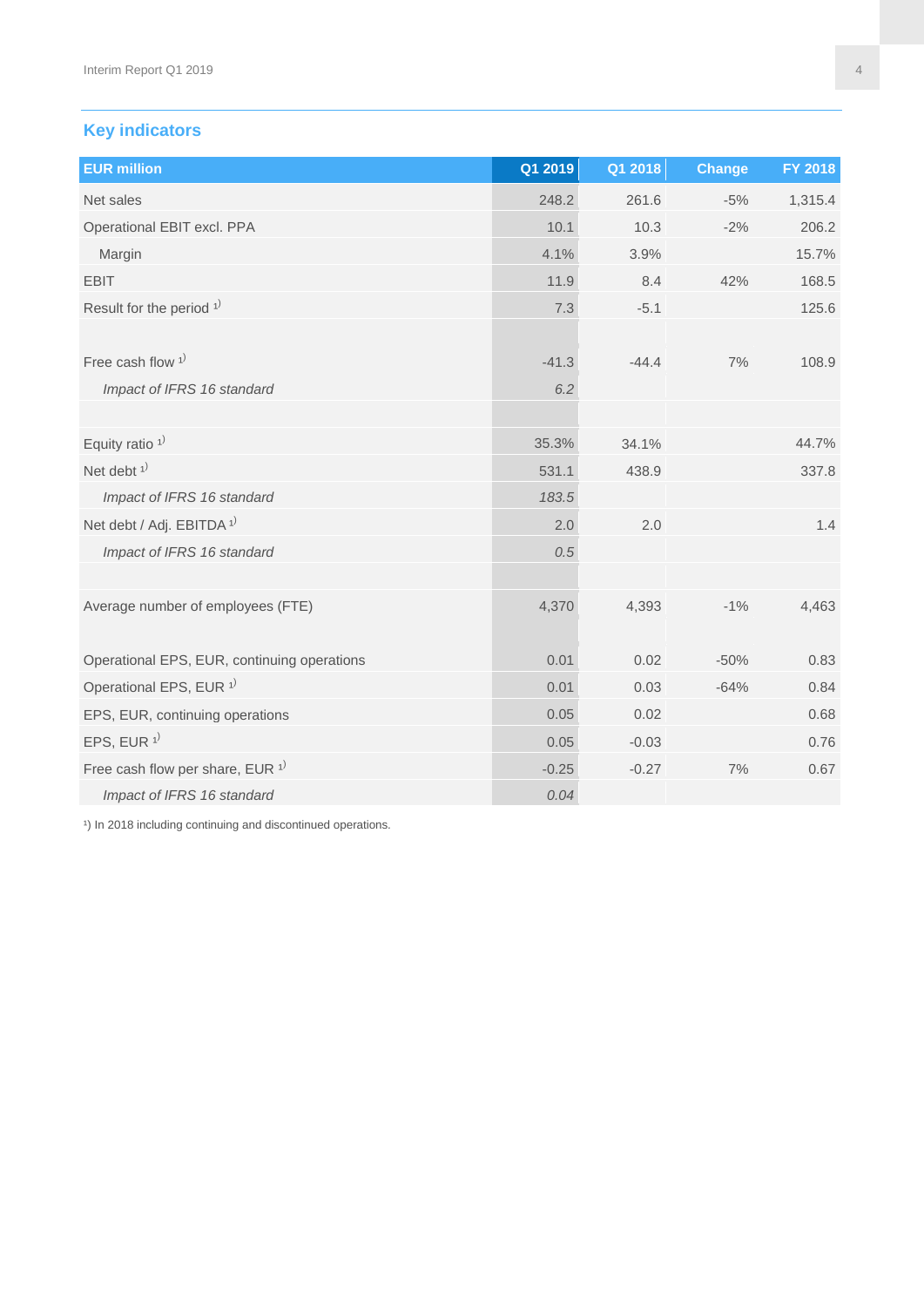# **President and CEO Susan Duinhoven:**

"Sanoma had a solid start to the year 2019. Typically, the first quarter is seasonally the smallest for us both in the media and in particular in the learning business. The learning business has, by nature, an annual cycle with the majority of earnings generated in Q2 and Q3, around the time when the new school year starts.

During the past years, we have persistently worked in line with our strategy to increase the share of more stable subscription and learning businesses of the Group's net sales. After the first quarter, our Learning SBU is in a good position preparing for its high season in all its markets. Regarding our intention to acquire Iddink, the Dutch Authority for Consumers and Markets (ACM) is, as part of its standard procedure, currently assessing the transaction. We are looking forward to proceeding with the acquisition once their assessment is finalised, and expect closing by the end of the third quarter.

Both in Finland and in the Netherlands, the development in advertising markets continued to be weak, and our advertising sales declined. Overall, our exposure to advertising has decreased from 36% of the Group's net sales in 2016 to 26% in 2018, out of which less than one-third is print advertising.

In Media Finland, good development of both HS and Ruutu+ subscription businesses continued. The number of subscriptions of Ruutu+ grew by 25% – an excellent achievement especially when keeping in mind that in 2018 we still had Liiga (the Finnish national ice-hockey league) in our portfolio.

Net sales of Media Netherlands decreased, half of this due to divestments. In February, we sold Mood for Magazines, publisher of LINDA. magazine to its founder, Linda de Mol, and Talpa. We are satisfied with the EV/EBIT multiple of 7.9x, especially as LINDA. had a higher dependency on single copy and advertising sales than the rest of our titles in Media Netherlands. The increase in the VAT of magazines in the Netherlands from 6% to 9% came into force in the beginning of this year and impacted our pricing capacity and thus the subscription revenues of the quarter. During the quarter, our advertising sales were impacted by changes in Scoupy's product portfolio. As a result of lower net sales our profitability decreased, though being significantly mitigated by prudent cost management.

In the first quarter, we saw the impact of the IFRS 16 Leases standard implementation on our financials. While the underlying financial development was favourable, our reported net debt and net debt to adjusted EBITDA increased and equity ratio weakened due to this accounting change. Implementation of the standard also improved our free cash flow, but a similar size decrease in cash flow from financing neutralised the impact on net cash flow.

Our Outlook for 2019 remains unchanged, and we continue to focus on our long-term strategic cornerstones: growth through synergetic acquisitions and increasing dividend."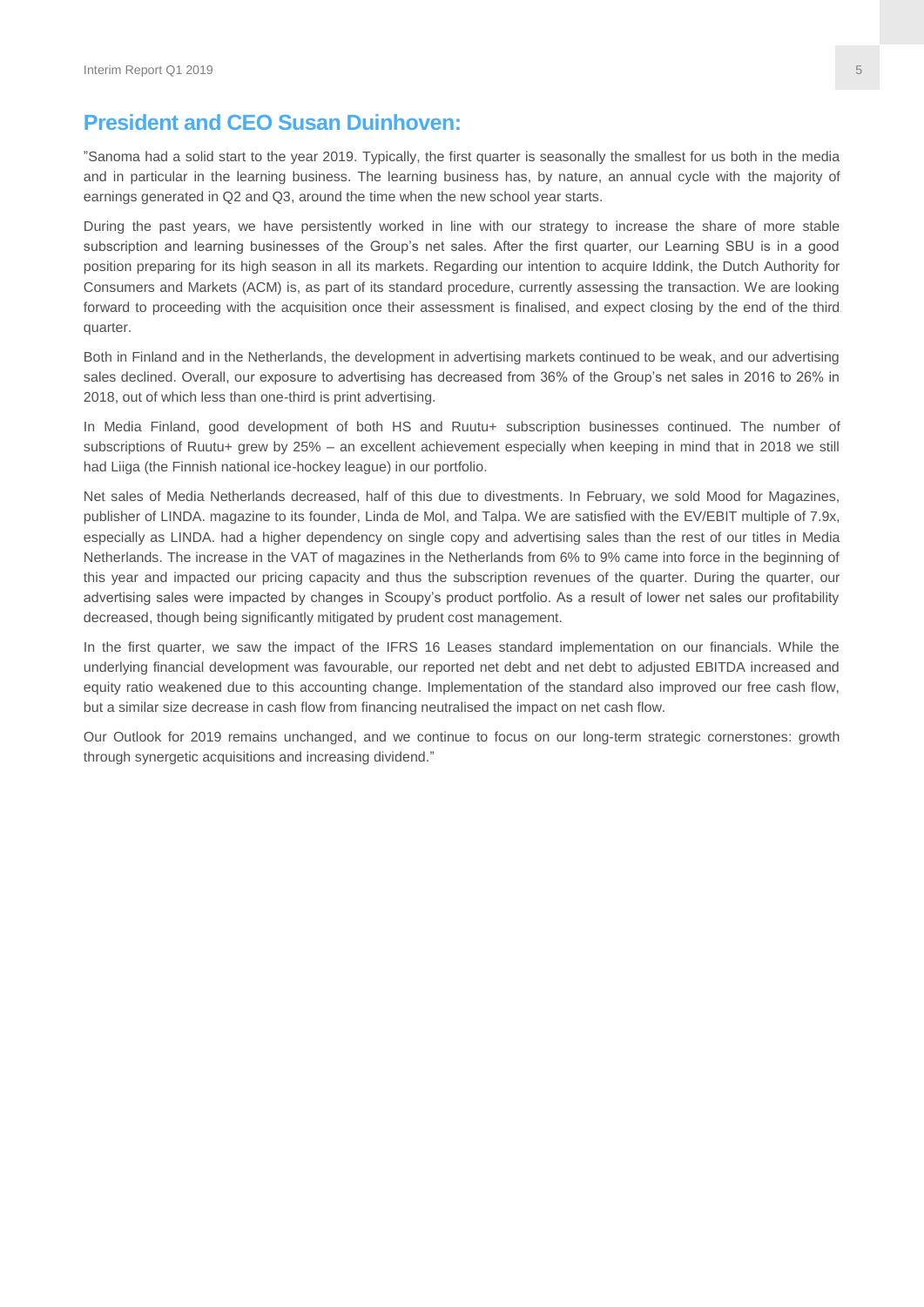# **Financial review Q1 2019**

The Group's net sales declined to EUR 248 million (2018: 262). Net sales grew in Learning, as a large spring order was received at the end of March. Net sales declined in Media Finland and Media Netherlands. The Group's comparable net sales development was -5% (2018: -6%).

#### **Net sales by SBU**

| <b>EUR million</b> | Q1 2019 | Q1 2018 | Change |
|--------------------|---------|---------|--------|
| Learning           | 31.4    | 28.9    | 9%     |
| Media Finland      | 131.6   | 137.0   | $-4%$  |
| Media Netherlands  | 85.3    | 95.8    | $-11%$ |
| Other operations   | $-0.1$  | $-0.1$  | $-5%$  |
| <b>Group total</b> | 248.2   | 261.6   | $-5%$  |

Operational EBIT excl. PPA was stable and amounted to EUR 10 million (2018: 10). Earnings improved in Learning and Media Finland, but declined in Media Netherlands.

#### **Operational EBIT excl. PPA by SBU**

| <b>EUR million</b> | Q1 2019 | Q1 2018 | Change |
|--------------------|---------|---------|--------|
| Learning           | $-16.3$ | $-17.2$ | 5%     |
| Media Finland      | 14.2    | 13.5    | 5%     |
| Media Netherlands  | 13.4    | 15.6    | $-14%$ |
| Other operations   | $-1.3$  | $-1.7$  | 25%    |
| <b>Group total</b> | 10.1    | 10.3    | $-2%$  |

EBIT was EUR 12 million (2018: 8) and included EUR 5 million (2018: 0) net of IACs. The IACs included a capital gain of EUR 11 million related to the divestment of Mood for Magazines, publisher of LINDA. magazine in the Netherlands. Restructuring costs included in the IACs were mainly related to IT infrastructure and service costs across SBUs. The EBIT also included EUR 3 million (2018: 2) of purchase price allocation amortisations (PPA amortisations) across SBUs.

#### **IACs, PPAs and reconciliation of operational EBIT**

| <b>EUR million</b>                                    | Q1 2019 | Q1 2018       |
|-------------------------------------------------------|---------|---------------|
| <b>EBIT</b>                                           | 11.9    | 8.4           |
| Items affecting comparability                         |         |               |
| Restructuring expenses                                | $-6.2$  | $0.2^{\circ}$ |
| Capital gains / losses                                | 10.8    |               |
| <b>IACs total</b>                                     | 4.6     | 0.2           |
| <b>Purchase price allocation amortisations (PPAs)</b> | $-2.7$  | $-2.1$        |
| <b>Operational EBIT excl. PPA</b>                     | 10.1    | 10.3          |

A detailed reconciliation on SBU level is presented on p. 16.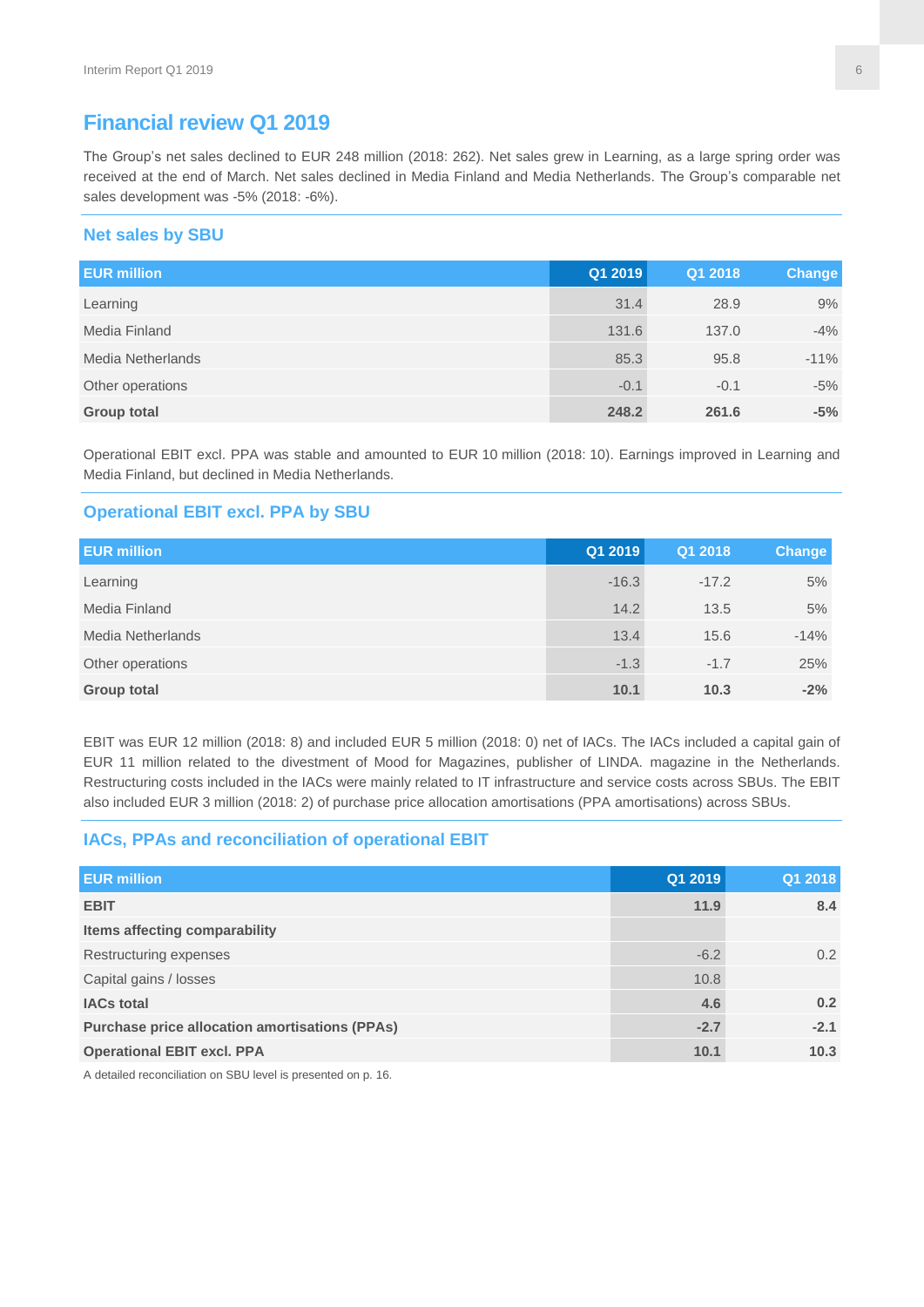Net financial items increased to EUR -5 million (2018: -3) mainly due to the implementation of the IFRS 16 standard.

Result before taxes amounted to EUR 7 million (2018: 5). Income taxes were EUR 0 million (2018: 2). Result for the period was EUR 7 million (2018: 4; including Discontinued operations -5).

Operational earnings per share were EUR 0.01 (2018: 0.02; including Discontinued operations 0.03). Earnings per share were EUR 0.05 (2018: 0.02; including Discontinued operations -0.03).

#### **Financial position**

At the end of March 2019, interest-bearing net debt was EUR 531 million (2018: 439), including an impact of EUR 184 million due to the implementation of the IFRS 16 standard. Net debt to adjusted EBITDA ratio was 2.0 (2018: 2.0), including an impact of +0.5 due to the implementation of the IFRS 16 standard. When excluding the impact of the IFRS 16 implementation, net debt and net debt to adjusted EBITDA improved from the corresponding period in 2018, and remained approximately at the end of 2018 levels.

At the end of March 2019, equity totalled EUR 547 million (2018: 487). Equity ratio was 35.3% (2018: 34.1%). Compared to 44.7% at the end of 2018, the equity ratio weakened mainly due to the implementation of the IFRS 16 standard. The consolidated balance sheet totalled EUR 1,691 million (2018: 1,578).

#### **Cash flow**

The Group's free cash flow amounted to EUR -41 million (2018: -44). The implementation of the IFRS 16 standard improved the free cash flow by EUR 6 million. Settlement of a rental contract related to Discontinued operations, which were divested in June 2018 in Belgium, had an adverse impact on free cash flow. Capital expenditure included in free cash flow was EUR 6 million (2018: 7). Free cash flow per share was EUR -0.25 (2018: -0.27), impact of the implementation of the IFRS 16 standard being EUR 0.04.

#### **Acquisitions and divestments**

On 14 February 2019, Sanoma announced the divestment of Mood for Magazines, publisher of LINDA. magazine, in the Netherlands. The buyer was Linda de Mol, founder and minority shareholder of Mood for Magazines, together with Talpa. In 2018, net sales of Mood for Magazines were EUR 27 million, operational EBIT EUR 6 million and free cash flow EUR 4 million. Value of Mood for Magazines, of which Sanoma owned 86%, was EUR 47 million, representing an EV/EBIT multiple of 7.9x. Mood for Magazines had 53 employees. The transaction was completed at the end of February 2019.

Information on acquisitions and divestments conducted in 2018 and earlier is available at Sanoma.com.

#### **Events during the reporting period**

On 4 February 2019, Sanoma signed a EUR 550 million syndicated credit facility with a group of nine relationship banks. The facility has two tranches, a EUR 250 million amortizing term loan facility with four year maturity and a EUR 300 million bullet revolving credit facility with five year maturity. The term loan will be used for the intended acquisition of Iddink, which Sanoma announced on 11 December 2018. The acquisition is expected to be finalised by the end of Q3 2019. The revolving credit facility replaces the earlier revolving credit facility of similar size and will be used for general corporate purposes.

#### **Events after the reporting period**

On 17 April 2019, Sanoma announced that after its first assessment the Dutch Authority for Consumers and Markets (ACM) will take, as part of its standard procedure, a further assessment in order to reach a final decision with regard to the effects of the planned acquisition of Iddink by Sanoma (originally announced on 11 December 2018). The further assessment by the ACM can take a maximum of 13 weeks, which can be extended in case the ACM requires further clarifications. Sanoma expects the acquisition to be completed by the end of Q3 2019 compared to Q2-Q3 2019 indicated at the time of signing.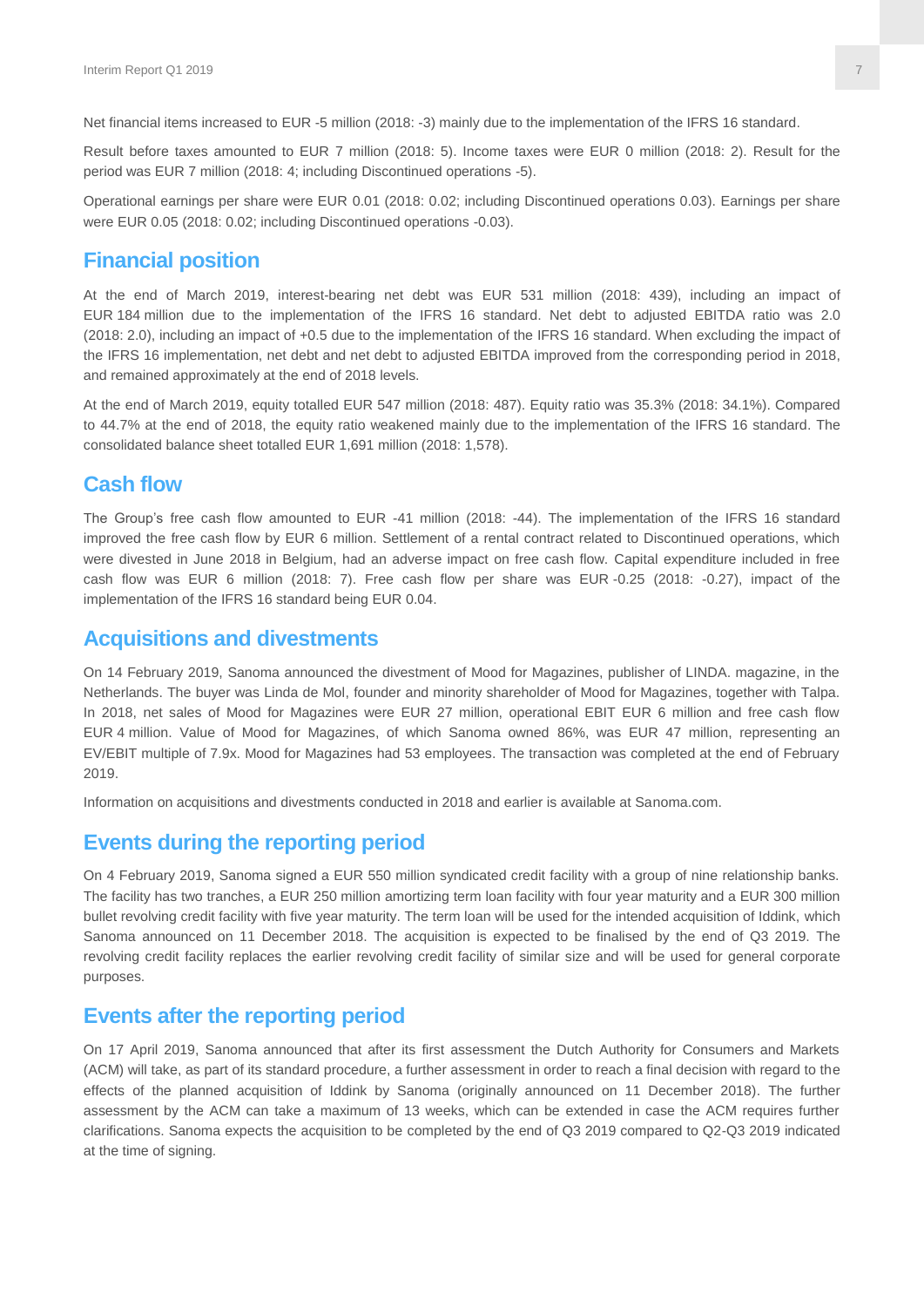# **Learning**

Sanoma Learning is a leading European learning company. We support over 1 million teachers in developing every pupil's talents to the maximum. Through our blended learning solutions, we help to engage pupils in achieving good learning outcomes and support the effective work of the professional teachers in primary, secondary and vocational education. Through our local companies, we contribute to some of the world's best-performing education systems including Poland, the Netherlands, Finland, Belgium and Sweden.

#### **Key indicators**

| <b>EUR million</b>                | Q1 2019  | Q1 2018  | <b>Change</b> | FY 2018 |
|-----------------------------------|----------|----------|---------------|---------|
| Net sales                         | 31.4     | 28.9     | 9%            | 313.3   |
| Operational EBIT excl. PPA        | $-16.3$  | $-17.2$  | 5%            | 64.6    |
| Margin                            | $-51.9%$ | $-59.3%$ |               | 20.6%   |
| EBIT <sup>1</sup>                 | $-18.2$  | $-18.4$  | 1%            | 56.1    |
| Capital expenditure               | 3.8      | 3.5      | 9%            | 19.8    |
| Average number of employees (FTE) | 1,355    | 1,353    | 0%            | 1,351   |

 $1)$  Including IACs of EUR -1.1 million in Q1 2019 (2018: -0.4) and EUR -5.1 million in FY 2018, and PPA amortisations of EUR 0.8 million in Q1 2019 (2018: 0.8) and EUR 3.4 million in FY 2018.

Full reconciliation of operational EBIT excl. PPA is presented in a separate table on p. 16.

#### **Net sales by country**

| <b>EUR million</b>               | Q1 2019 | Q1 2018 | Change | <b>FY 2018</b> |
|----------------------------------|---------|---------|--------|----------------|
| Poland                           | 5.2     | 5.1     | 2%     | 91.5           |
| The Netherlands                  | 14.2    | 11.6    | 22%    | 90.2           |
| Finland                          | 5.4     | 5.6     | $-4%$  | 56.0           |
| Belgium                          | 3.6     | 3.2     | 12%    | 51.7           |
| Sweden                           | 3.0     | 3.5     | $-13%$ | 21.9           |
| Other companies and eliminations | 0.1     | 0.0     |        | 2.1            |
| Net sales total                  | 31.4    | 28.9    | 9%     | 313.3          |

#### **Q1 2019**

During the structurally small first quarter, net sales of Learning grew and amounted to EUR 31 million (2018: 29). Net sales growth was mainly due to a large spring order received at the end of March in the Netherlands, while in 2018 it was received only in April.

The learning business has, by nature, an annual cycle with strong seasonality. Most net sales and earnings are accrued during the second and third quarters, while the first and fourth quarters are typically loss-making.

As a result of net sales growth, operational EBIT excl. PPA improved and was EUR -16 million (2018: -17). The positive earnings impact from net sales growth was partially offset by somewhat higher marketing costs.

EBIT was EUR -18 million (2018: -18). IACs included in EBIT totalled EUR -1 million (2018: 0) and mainly consisted of IT infrastructure and service costs as well as restructuring expenses related to the ongoing business development programme "High Five". PPA amortisations included in EBIT were EUR 1 million (2018: 1).

Capital expenditure was EUR 4 million (2018: 4) and consisted of growth investments in digital platforms and ICT.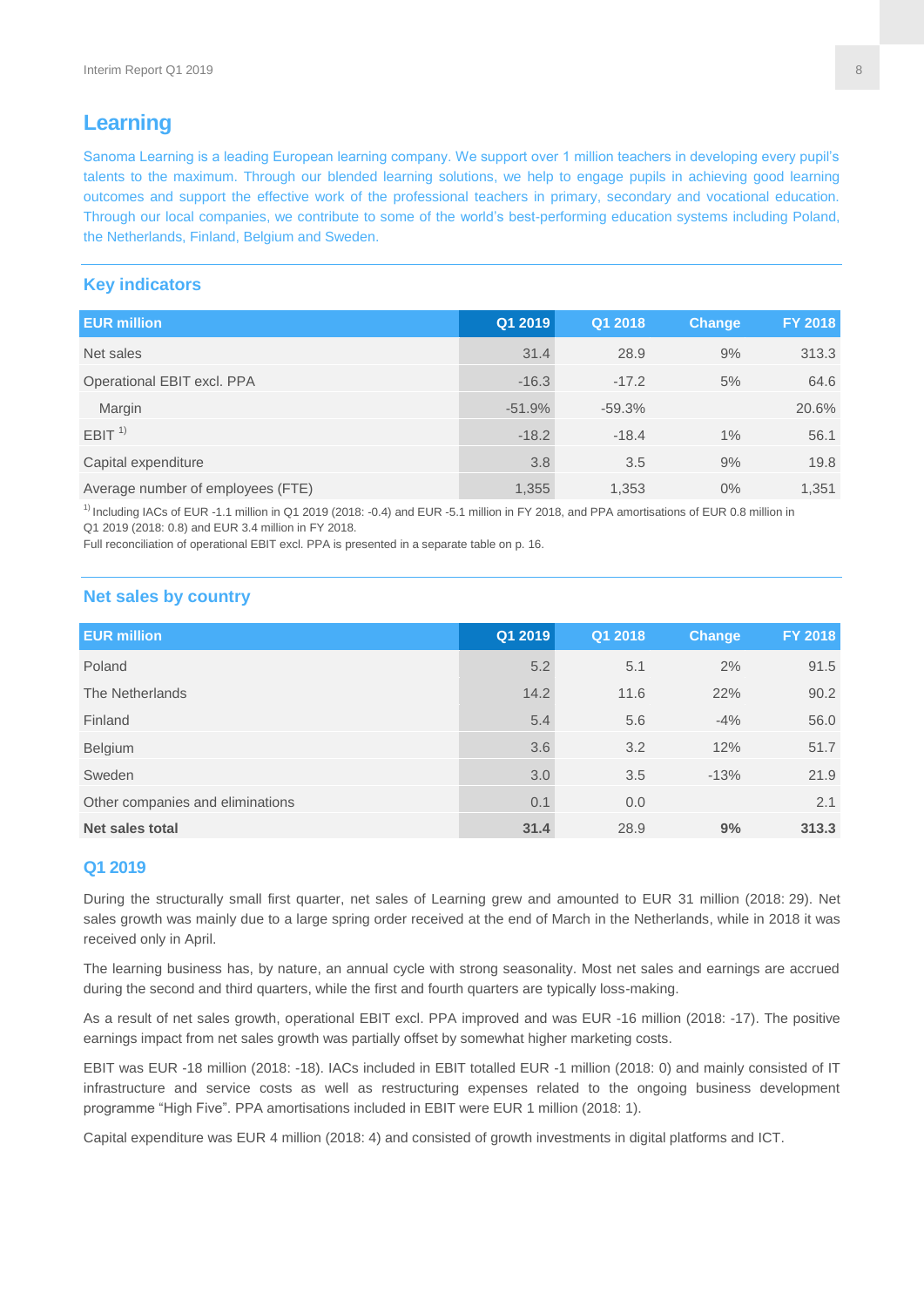# **Media Finland**

Sanoma Media Finland is the leading media company in Finland, reaching 97% of all Finns weekly. We provide information, experiences, inspiration and entertainment through multiple media platforms: newspapers, TV, radio, events, magazines, online and mobile channels. We have leading brands and services, like Helsingin Sanomat, Ilta-Sanomat, Me Naiset, Aku Ankka, Oikotie, Nelonen, Ruutu and Radio Suomipop. For advertisers, we are a trusted partner with insight, impact and reach.

#### **Key indicators**

| <b>EUR million</b>                | Q1 2019 | Q1 2018 | <b>Change</b> | FY 2018 |
|-----------------------------------|---------|---------|---------------|---------|
| Net sales                         | 131.6   | 137.0   | $-4%$         | 578.5   |
| Operational EBIT excl. PPA        | 14.2    | 13.5    | 5%            | 72.0    |
| Margin                            | 10.8%   | 9.9%    |               | 12.5%   |
| EBIT <sup>1</sup>                 | 10.0    | 11.6    | $-14%$        | 61.8    |
| Capital expenditure               | 0.7     | 1.8     | $-62%$        | 4.1     |
| Average number of employees (FTE) | 1.764   | 1.709   | 3%            | 1,781   |

<sup>1)</sup> Including IACs of EUR -3.1 million in Q1 2019 (2018: -1.5) and EUR -7.1 million in FY 2018, and PPA amortisations of EUR 1.1 million in Q1 2019 (2018: 0.4) and EUR 3.2 million in FY 2018.

Full reconciliation of operational EBIT excl. PPA is presented in a separate table on p. 16.

#### **Net sales by category**

| <b>EUR million</b> | Q1 2019 | Q1 2018 | <b>Change</b> | <b>FY 2018</b> |
|--------------------|---------|---------|---------------|----------------|
| Print              | 69.7    | 75.5    | $-8%$         | 294.0          |
| Non-print          | 62.0    | 61.5    | 1%            | 284.4          |
| Net sales total    | 131.6   | 137.0   | $-4%$         | 578.5          |

| <b>EUR million</b> | Q1 2019 | Q1 2018 | <b>Change</b> | <b>FY 2018</b> |
|--------------------|---------|---------|---------------|----------------|
| Advertising sales  | 57.8    | 62.0    | $-7%$         | 250.0          |
| Subscription sales | 49.8    | 53.2    | $-6\%$        | 202.6          |
| Single copy sales  | 10.2    | 11.1    | $-8\%$        | 45.2           |
| Other              | 13.8    | 10.7    | 29%           | 80.6           |
| Net sales total    | 131.6   | 137.0   | $-4%$         | 578.5          |

Other sales mainly include festivals and events, marketing services, event marketing, custom publishing, books and printing.

#### **Q1 2019**

Net sales of Media Finland declined to EUR 132 million (2018: 137). Advertising sales declined primarily in print and TV in line with the market. Digital subscription sales both for Helsingin Sanomat and Ruutu+ continued to grow. Decline in the total subscription sales was attributable to the discontinuation of pay-TV in September 2018 and lower print subscription sales. Other sales grew as a result of the acquisition of the Finnish News Agency STT in the end of June 2018.

According to the Finnish Advertising Trends survey for March 2019 by Kantar TNS, the advertising market in Finland decreased by 2% on a net basis in Q1 2019. Advertising in newspapers decreased by 7%, in magazines by 5% and on TV by 7%, whereas advertising in radio increased by 7% and online, excluding search and social media, by 2%.

Operational EBIT excl. PPA improved by 5% to EUR 14 million (2018: 14), representing a margin of 10.8% (2018: 9.9%). The improved profitability was attributable to lower TV production costs and amortisations in comparison to Q1 2018.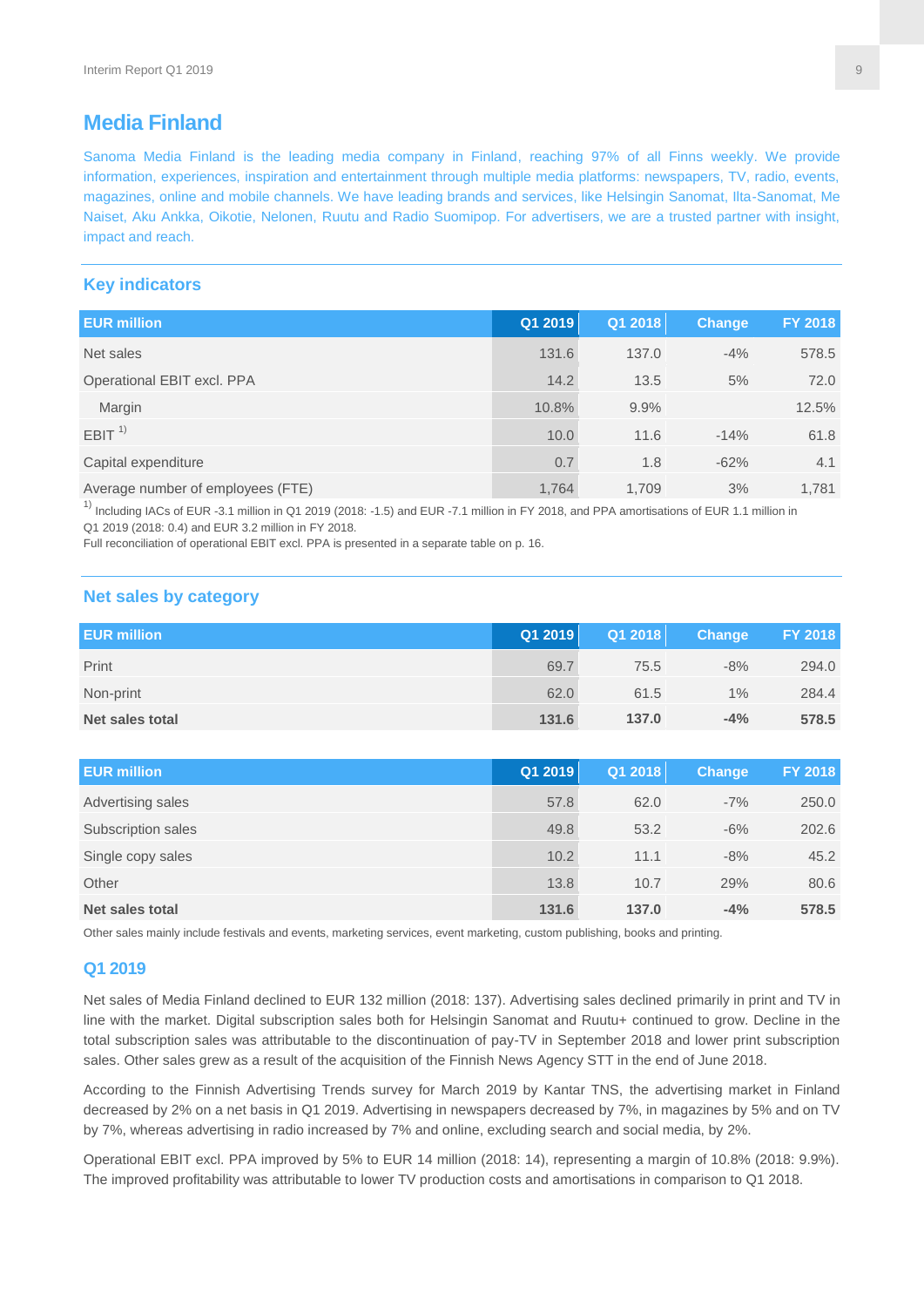EBIT was EUR 10 million (2018: 12). IACs included in EBIT totalled EUR -3 million (2018: -2) and consisted mainly of IT infrastructure and service costs. PPA amortisations included in EBIT were EUR 1 million (2018: 0).

Capital expenditure totalled EUR 1 million (2018: 2) and consisted of maintenance investments.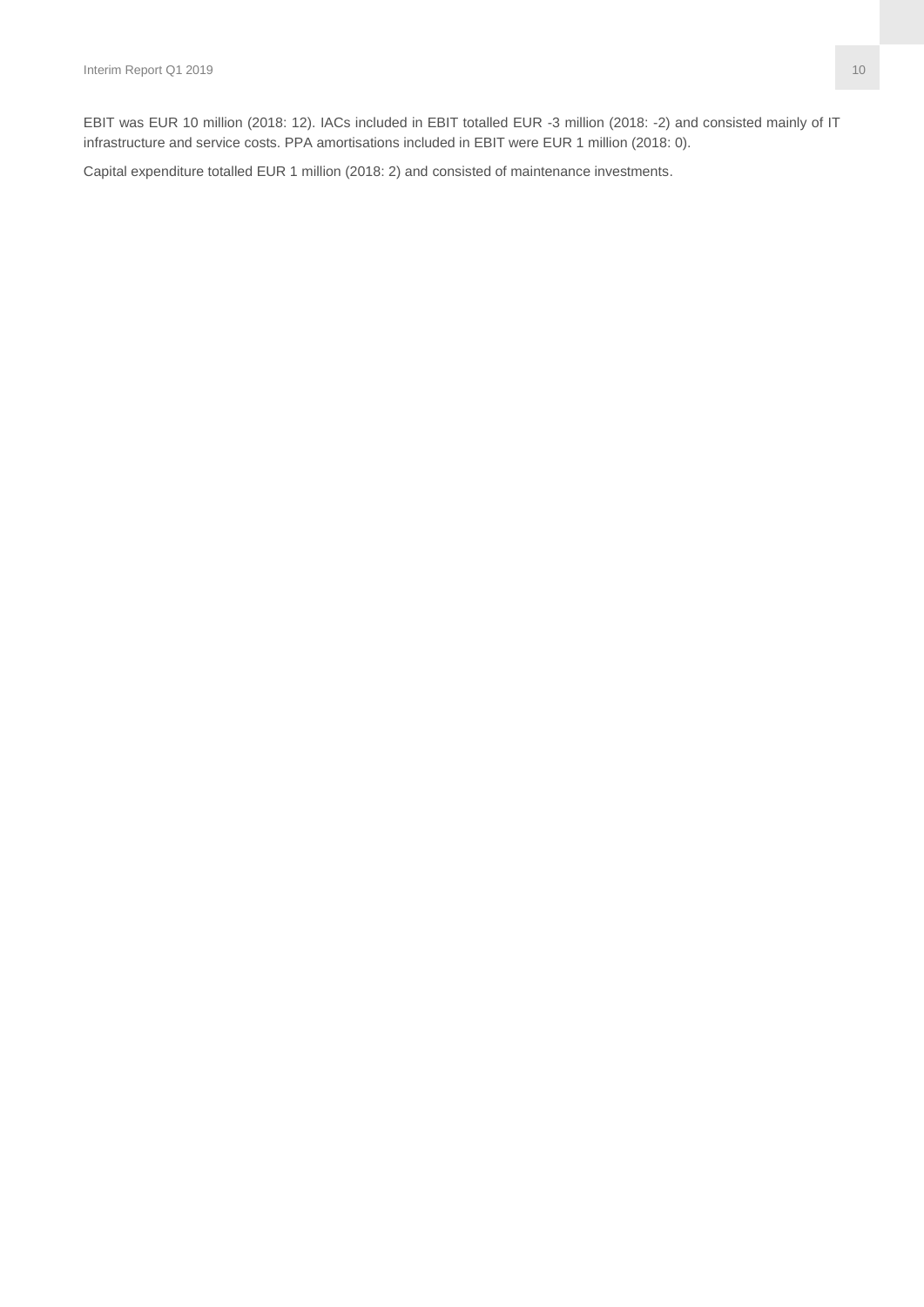# **Media Netherlands**

Sanoma Media Netherlands includes the Dutch consumer media operations, Home Deco media operations in Belgium and the press distribution business Aldipress. We have a leading cross media portfolio with strong brands and market positions in magazines, news, events, custom media, e-commerce, websites and apps. Through combining content and customer data, we develop successful marketing solutions for our clients. In total, Sanoma Media Netherlands reaches nearly 12 million consumers every month.

#### **Key indicators**

| <b>EUR million</b>                | Q1 2019 | Q1 2018 | <b>Change</b> | FY 2018 |
|-----------------------------------|---------|---------|---------------|---------|
| Net sales                         | 85.3    | 95.8    | $-11%$        | 424.0   |
| Operational EBIT excl. PPA        | 13.4    | 15.6    | $-14%$        | 79.6    |
| Margin                            | 15.8%   | 16.3%   |               | 18.8%   |
| EBIT <sup>1</sup>                 | 21.5    | 16.9    | 28%           | 58.0    |
| Capital expenditure               | 0.9     | 0.9     | $-1\%$        | 2.3     |
| Average number of employees (FTE) | 979     | 1.054   | $-7%$         | 1.059   |

 $1)$  Including IACs of EUR 8.9 million in Q1 2019 (2018: 2.0) and EUR -18.5 million in FY 2018, and PPA amortisations of EUR 0.8 million in Q1 2019 (2018: 0.8) and EUR 3.0 million in FY 2018.

Full reconciliation of operational EBIT excl. PPA is presented in a separate table on p 16.

#### **Net sales by category**

| <b>EUR million</b> | Q1 2019 | Q1 2018 | Change | FY 2018 |
|--------------------|---------|---------|--------|---------|
| Print              | 55.1    | 60.6    | $-9%$  | 255.1   |
| Non-print          | 20.5    | 24.8    | $-17%$ | 120.5   |
| Other              | 9.6     | 10.4    | $-8%$  | 48.4    |
| Net sales total    | 85.3    | 95.8    | $-11%$ | 424.0   |

Other sales mainly include press distribution services.

| <b>EUR million</b>         | Q1 2019 | Q1 2018 | <b>Change</b> | <b>FY 2018</b> |
|----------------------------|---------|---------|---------------|----------------|
| Circulation sales          | 49.6    | 53.3    | $-7%$         | 216.8          |
| Subscription sales (print) | 33.8    | 36.4    | $-7%$         | 143.9          |
| Single copy sales (print)  | 15.7    | 16.9    | $-7%$         | 72.9           |
| Advertising sales          | 16.3    | 19.2    | $-15%$        | 84.1           |
| Other                      | 19.5    | 23.3    | $-16%$        | 123.0          |
| Net sales total            | 85.3    | 95.8    | $-11%$        | 424.0          |

Other sales mainly include press distribution and marketing services, event marketing, custom publishing and books.

#### **Q1 2019**

Net sales of Media Netherlands declined to EUR 85 million (2018: 96). Approximately half of the decline was due to divestments. Other sales declined mainly due to the divestment of Belgian content marketing operations, Head Office. The impact of the divestment of Mood for Magazines, publisher of LINDA. magazine, is visible both in circulation and advertising sales. Demand for printed magazines continued to decline, and an increase of VAT from 6% to 9% came into force as of 1 January 2019. In addition to the Mood for Magazines divestment, advertising sales were negatively impacted by changes in Scoupy product portfolio as well as market development.

Operational EBIT excl. PPA declined to EUR 13 million (2018: 16), representing a margin of 15.8% (2018: 16.3%). The adverse earnings impact of lower net sales was partially offset by good cost containment especially on fixed costs.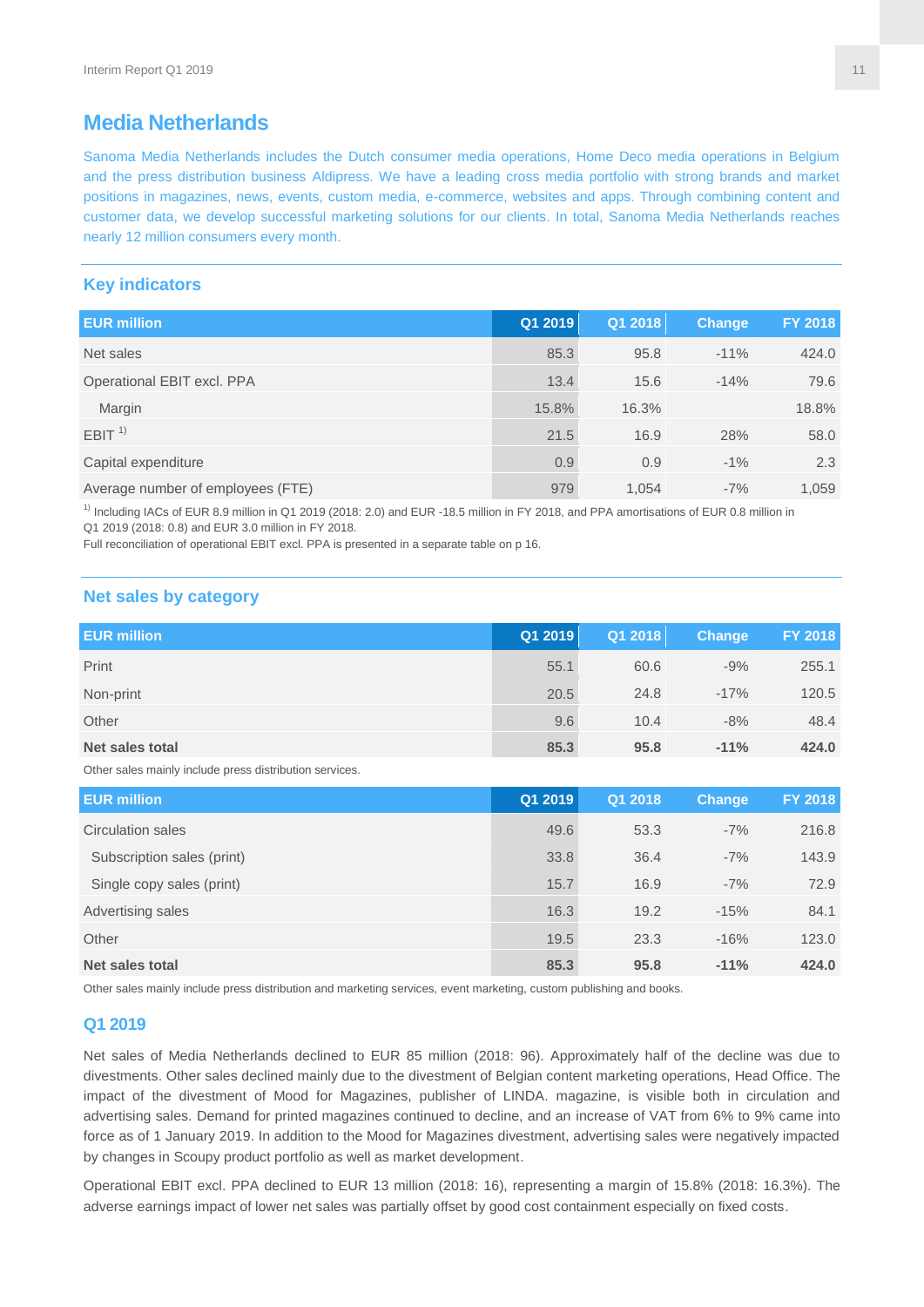EBIT was EUR 22 million (2018: 17). IACs included in EBIT totalled EUR 9 million (2018: 2) and consisted of a EUR 11 million capital gain resulting from the Mood for Magazines divestment and some IT infrastructure and service costs. PPA amortisations included in EBIT were EUR 1 million (2018: 1).

Capital expenditure totalled EUR 1 million (2018: 1) and consisted of maintenance investments.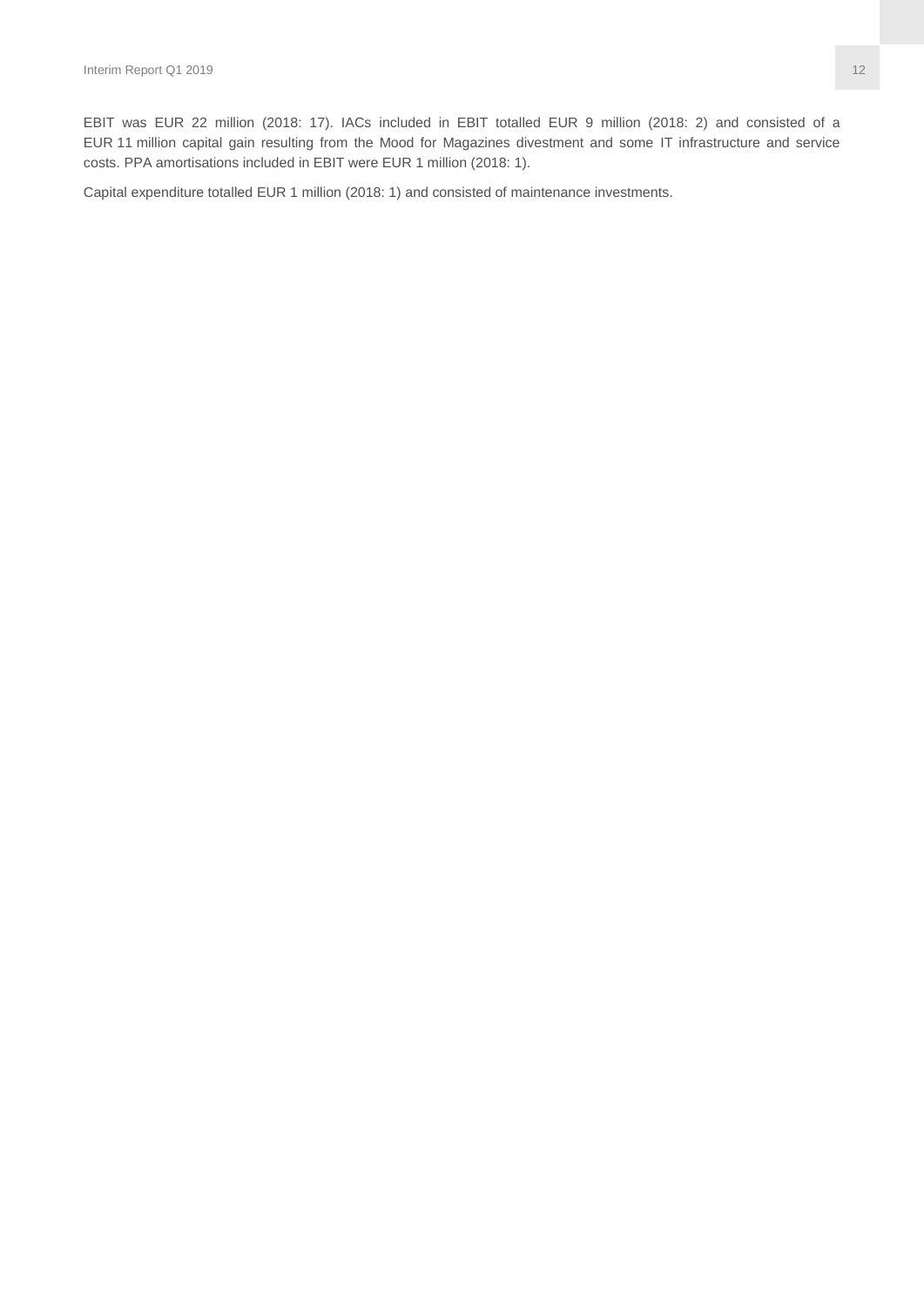#### **Personnel**

In January–March 2019, the average number of employees in full-time equivalents (FTE) employed by the Sanoma Group was 4,370 (2018: 4,393). The average number of employees (FTE) per SBU was as follows: Learning 1,355 (2018: 1,353), Media Finland 1,764 (2018: 1,709), Media Netherlands 979 (2018: 1,054), and Other operations 273 (2018: 278). At the end of March, the number of employees (FTE) of the Group was 4,334 (2018: 4,415).

Wages, salaries and fees paid to Sanoma's employees, including the expense recognition of share-based payments, amounted to EUR 78 million (2018: 78).

#### **Changes in management**

On 1 January 2019, Rob Kolkman started as the CEO for Sanoma Media Netherlands. He reports to Susan Duinhoven, President and CEO of Sanoma Corporation, and is a member of Sanoma's Executive Management Team.

# **Share capital and shareholders**

At the end of March 2019, Sanoma's registered share capital was EUR 71 million (2018: 71) and the total number of shares was 163,565,663 (2018: 163,565,663), including 549,140 (2018: 161,293) own shares. Own shares represented 0.3% (2018: 0.1%) of all shares and votes. The number of outstanding shares excluding Sanoma's own shares was 163,016,253 (2018: 163,404,370).

During the quarter, Sanoma delivered a total of 512,153 own shares (without consideration and after taxes) as part of its long-term share-based incentive plans.

Sanoma had 20,871 (2018: 20,255) registered shareholders at the end of March 2019.

#### **Share trading and performance**

At the end of March 2019, Sanoma's market capitalisation was EUR 1,425 million (2018: 1,556) with Sanoma's share closing at EUR 8.74 (2018: 9.53). During January–March, the volume-weighted average price of Sanoma's share on Nasdaq Helsinki Ltd. was EUR 8.74 (2018: 10.20), with a low of EUR 8.02 (2018: 8.55) and a high of EUR 9.35 (2018: 11.47).

In January–March, the cumulative value of Sanoma's share turnover on Nasdaq Helsinki Ltd. was EUR 40 million (2018: 105). The trading volume of 5 million shares (2018: 10) equalled an average daily turnover of 72k shares (2018: 163k). The traded shares accounted for some 3% (2018: 6%) of the average number of shares. The cumulative value of Sanoma's share turnover including alternative trading venues was EUR 98 million (2018: 263). In January–March, 60% (2018: 60%) of all trading took place outside Nasdaq Helsinki Ltd. (Source: Fidessa Fragmentation Index, www.fragmentation.fidessa.com).

#### **Decisions of the Annual General Meeting**

Sanoma Corporation's Annual General Meeting (AGM) was held on 27 March 2019 in Helsinki. The meeting adopted the Financial Statements, the Board of Directors' Report and the Auditor's Report for the year 2018 and discharged the members of the Board of Directors as well as the President and CEO from liability for the financial year 2018.

The AGM resolved that a dividend of EUR 0.45 per share shall be paid and a sum of EUR 350,000 be reserved for charitable donations to be used at the Board of Directors' discretion. The dividend shall be paid in two instalments. The first instalment of EUR 0.25 per share was paid to a shareholder who was registered in the shareholders' register of the Company maintained by Euroclear Finland Ltd on the dividend record date 29 March 2019. The payment date for this instalment was 5 April 2019.

The second instalment of EUR 0.20 per share shall be paid in November 2019.The second instalment shall be paid to a shareholder who is registered in the shareholders' register of the Company maintained by Euroclear Finland Ltd on the dividend record date, which, together with the dividend payment date, shall be decided by the Board of Directors in its meeting scheduled for 24 October 2019. The dividend record date would then be on or about 28 October 2019 and the dividend payment date on or about 4 November 2019.

The AGM resolved that the number of the members of the Board of Directors shall be set at nine. Pekka Ala-Pietilä, Antti Herlin, Anne Brunila, Mika Ihamuotila, Nils Ittonen, Denise Koopmans, Rafaela Seppälä and Kai Öistämö were re-elected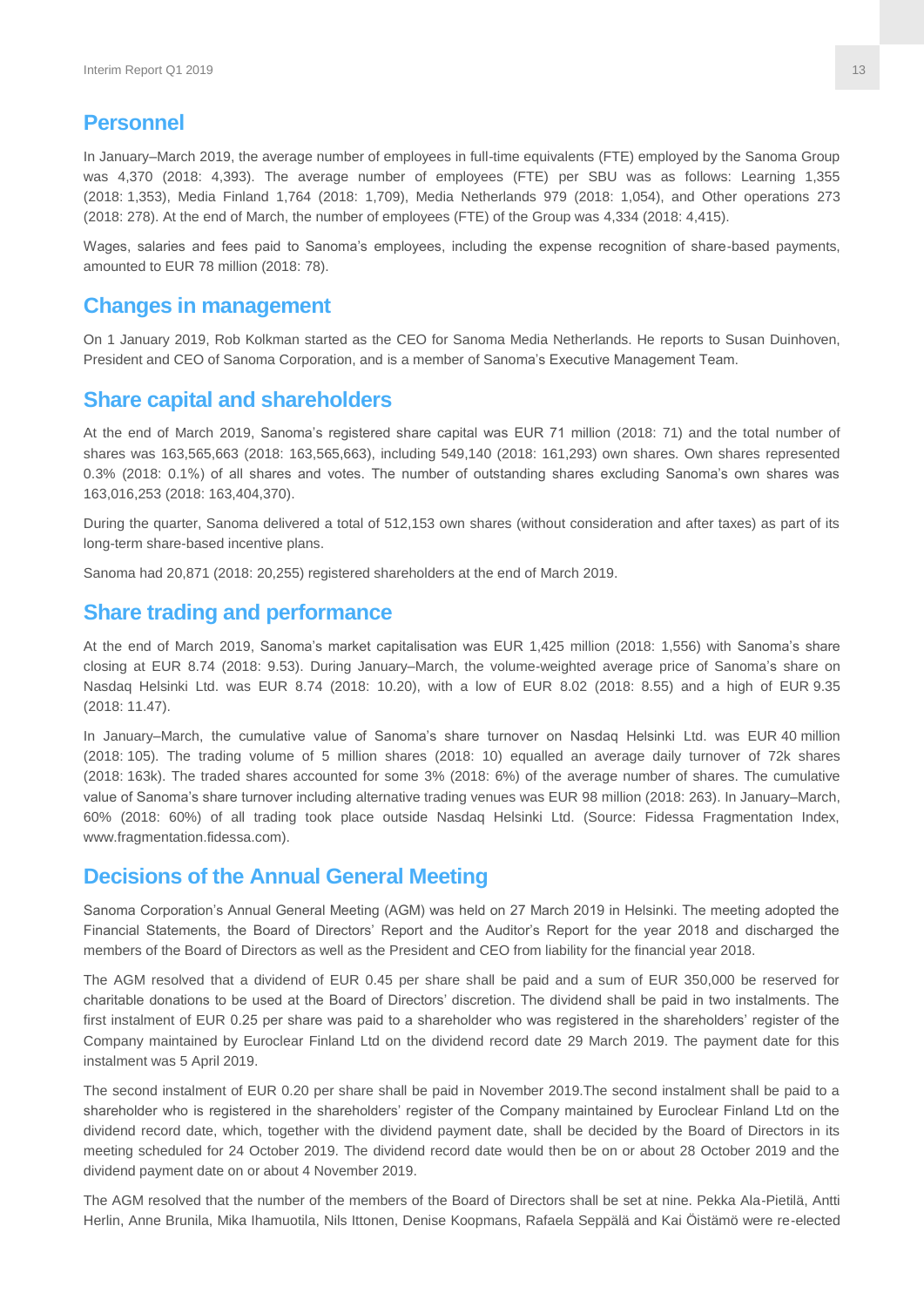as members, and Sebastian Langenskiöld was elected as a new member of the Board of Directors. Pekka Ala-Pietilä was elected as the Chairman of the Board and Antti Herlin as the Vice Chairman. The term of all the Board members ends at the end of the AGM 2020.

The AGM appointed audit firm PricewaterhouseCoopers Oy as the auditor of the Company with Samuli Perälä, Authorised Public Accountant, as the auditor with principal responsibility. The Auditor shall be reimbursed against invoice approved by the Company.

The AGM authorised the Board of Directors to decide on the repurchase of a maximum of 16,000,000 of the Company's own shares (approx. 9.8% of all shares of the Company) in one or several instalments. Own shares shall be repurchased with funds from the Company's unrestricted shareholders' equity, and the repurchases shall reduce funds available for distribution of profits. The authorisation will be valid until 30 June 2020 and it terminates the corresponding authorisation granted by the AGM 2018.

The AGM authorised the Board of Directors to decide on issuance of new shares and the conveyance of the Company's own shares held by the Company (treasury shares) and the issuance of option rights and other special rights entitling to shares as specified in Chapter 10, Section 1 of the Finnish Limited Liability Companies Act. Option rights and other special rights entitling to shares as specified in Chapter 10, Section 1 of the Finnish Limited Liability Companies Act may not be granted as part of the Company's incentive programme. The Board will be entitled to decide on the issuance of a maximum of 18,000,000 new shares as well as conveyance of a maximum of 5,000,000 treasury shares held by the Company in one or several instalments. The issuance of shares, the conveyance of treasury shares and the granting of option rights and other special rights entitling to shares may be done in deviation from the shareholders' pre-emptive right (directed issue). The authorisation will be valid until 30 June 2020 and it will replace the authorisation to decide on issuance of shares, option rights and other special rights entitling to shares which was granted to the Board of Directors by the Annual General Meeting on 12 April 2016.

#### **Seasonal fluctuation**

The net sales and results of media businesses are particularly affected by the development of advertising. Advertising sales are influenced, for example, by the number of newspaper and magazine issues published each quarter, which varies annually. TV advertising in Finland is usually strongest in the second and fourth quarters. The events business in Finland, recently strengthened by an acquisition, is focused on the second and third quarters. Learning accrues most of its net sales and results during the second and third quarters. Seasonal business fluctuations influence the Group's net sales and EBIT, with the first quarter traditionally being clearly the smallest one for both.

#### **Significant near-term risks and uncertainties**

General business risks associated with media and learning industries relate to developments in media advertising, consumer spending and public and private education spend. The volume of media advertising in specific is sensitive to overall economic development and consumer confidence. The general economic conditions in Sanoma's operating countries and overall industry trends could influence Sanoma's business activities and operational performance. In paper supply, continued market tightness and increasing demand driven by good overall economic conditions may have an adverse impact on paper prices. Changes in taxation applied to Sanoma's products and services in its operating countries may have an impact on their demand.

Many of Sanoma's identified strategic risks relate to changes in customer preferences, which apply not only to the changes in consumer behaviour, but also to the direct and indirect impacts on the behaviour of business-to-business customers. The driving forces behind these changes are the on-going digitisation and mobilisation and the decrease of viewing time of free-to-air TV. Sanoma takes actions in all its strategic business units to respond to these challenges. With regard to changing customer preferences, digitisation and mobilisation, new entrants might be able to better utilise these changes and therefore gain market share from Sanoma's established businesses.

Sanoma's strategic aim is to grow through acquisitions. In M&A, the key risks may relate to the availability of potential M&A targets, suitability of timing, transaction process, integration of the acquired business, retention of key personnel, or achievement of the targets set.

Privacy and data protection are an integral part of Sanoma's business. Risks related to data security become more relevant as digital business is growing. Sanoma has invested in data security related technologies and runs a Group-wide privacy programme to ensure that employees know how to apply data security and privacy practices in their daily work.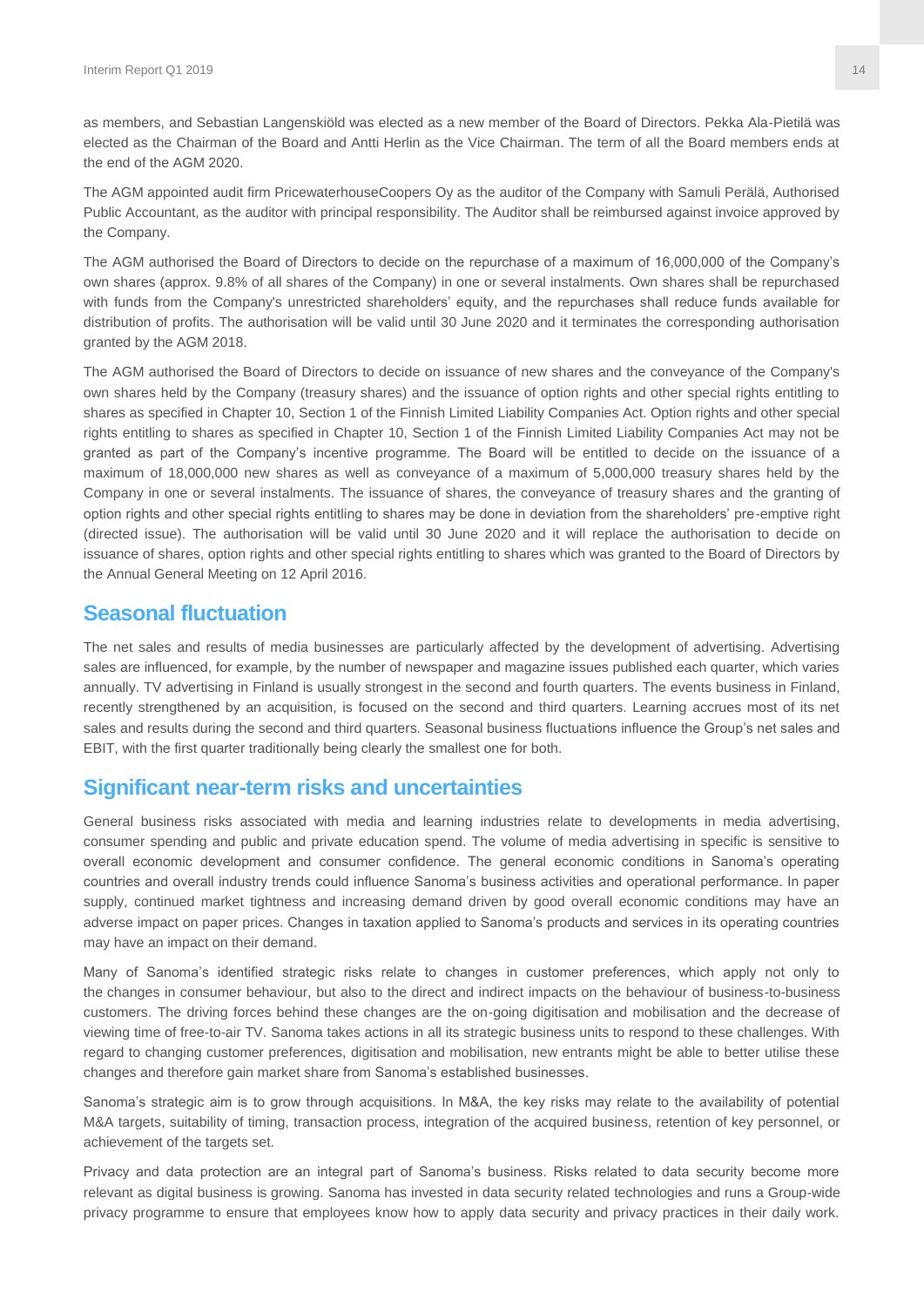Regulatory changes regarding the use of subscriber and customer data could have a negative impact on Sanoma's ability to acquire subscribers for its content and to utilise data in its business.

Sanoma faces political risks in particular in Poland, where legislative changes can have significant impacts on the learning business. Changes in the Digital Single Market Initiative, approved by the EU Commission in the end of March 2019, could have a significant impact on Sanoma's cost efficient access to high quality TV content for the Finnish market.

Sanoma's financial risks include interest rate, currency, liquidity and credit risks. Other risks include risks related to equity and impairment of assets.

Sanoma's consolidated balance sheet included EUR 1,166 million (2018: 1,178) of goodwill, immaterial rights and other intangible assets at the end of March 2019. Most of this is related to media operations in the Netherlands. In accordance with IFRS, instead of goodwill being amortised regularly, it is tested for impairment on an annual basis, or whenever there is any indication of impairment. Changes in business fundamentals could lead to further impairment, thus impacting Sanoma's equity-related ratios.

More information on Sanoma's most significant risks and uncertainty factors and the main principles of risk management is available in the Report of the Board of Directors, Financial Statements and Corporate Governance Statement for 2018 on www.sanoma.com/investors.

# **Financial reporting 2019**

Sanoma will publish the following financial reports during 2019:

Half-Year Report 1 January–30 June 2019 Thursday, 25 July, approx. at 8:30 Interim Report 1 January–30 September 2019 Friday, 25 October, approx. at 8:30

Helsinki, 29 April 2019

Board of Directors Sanoma Corporation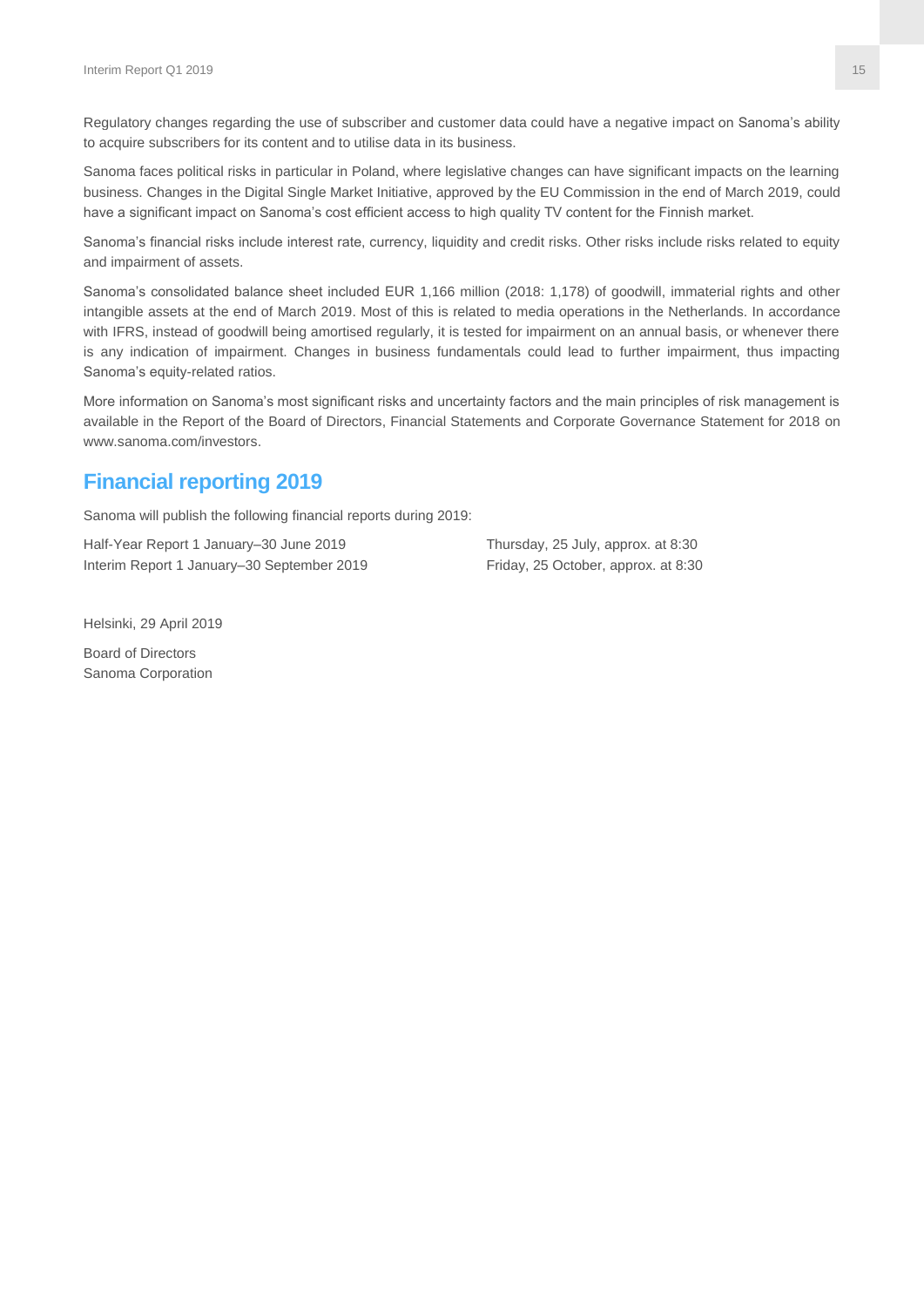# **Reconciliation of operational EBIT excl. PPA**

| <b>EUR million</b>                                                                                                 | Q1 2019 | Q1 2018 | FY 2018 |
|--------------------------------------------------------------------------------------------------------------------|---------|---------|---------|
| <b>EBIT</b>                                                                                                        | 11.9    | 8.4     | 168.5   |
|                                                                                                                    |         |         |         |
| <b>ITEMS AFFECTING COMPARABILITY (IACs) AND PPA</b><br><b>AMORTISATIONS</b>                                        |         |         |         |
| Learning                                                                                                           |         |         |         |
| Restructuring expenses                                                                                             | $-1.1$  | $-0.4$  | $-5.1$  |
| PPA amortisations                                                                                                  | $-0.8$  | $-0.8$  | $-3.4$  |
| <b>Media Finland</b>                                                                                               |         |         |         |
| Capital gains/losses                                                                                               |         |         | 2.3     |
| Restructuring expenses                                                                                             | $-3.1$  | $-1.5$  | $-9.4$  |
| PPA amortisations                                                                                                  | $-1.1$  | $-0.4$  | $-3.2$  |
| <b>Media Netherlands</b>                                                                                           |         |         |         |
| Capital gains/losses                                                                                               | 10.8    |         | $-2.7$  |
| Restructuring expenses                                                                                             | $-1.9$  | 2.0     | $-19.4$ |
| <b>Others</b>                                                                                                      |         |         |         |
| Settlement of Belgian defined benefit pension plan                                                                 |         |         | 3.6     |
| PPA amortisations                                                                                                  | $-0.8$  | $-0.8$  | $-3.0$  |
| Other companies                                                                                                    |         |         |         |
| Capital gains/losses                                                                                               |         |         | 2.7     |
| Restructuring expenses                                                                                             | $-0.1$  | 0.0     | $-0.1$  |
| <b>ITEMS AFFECTING COMPARABILITY (IACs) AND PPA</b><br><b>AMORTISATIONS TOTAL</b>                                  | 1.9     | $-1.9$  | $-37.7$ |
|                                                                                                                    |         |         |         |
| <b>OPERATIONAL EBIT EXCL. PPA</b>                                                                                  | 10.1    | 10.3    | 206.2   |
|                                                                                                                    |         |         |         |
| Capital gains/losses                                                                                               | 1.0     |         |         |
| Impairments                                                                                                        | $-1.1$  |         | $-0.7$  |
| <b>ITEMS AFFECTING COMPARABILITY (IACs) IN FINANCIAL INCOME</b>                                                    |         |         |         |
| <b>AND EXPENSES</b>                                                                                                | $-0.2$  |         | $-0.7$  |
| ITEMS AFFECTING COMPARABILITY (IACs) IN NON-CONTROLLING<br><b>INTEREST</b>                                         |         |         |         |
| Capital gains/losses <sup>1)</sup>                                                                                 |         |         | 33.0    |
| Impairments                                                                                                        |         |         | $-0.4$  |
| Restructuring expenses                                                                                             |         | $-17.7$ | $-20.9$ |
| <b>Others</b>                                                                                                      |         | 3.6     | 3.6     |
| <b>ITEMS AFFECTING COMPARABILITY (IACs) IN DISCONTINUED</b><br><b>OPERATIONS</b>                                   |         | $-14.0$ | 15.3    |
| In 2018, the capital gain of EUR 33.0 million was related to the divestment of Belgian women's magazine portfolio. |         |         |         |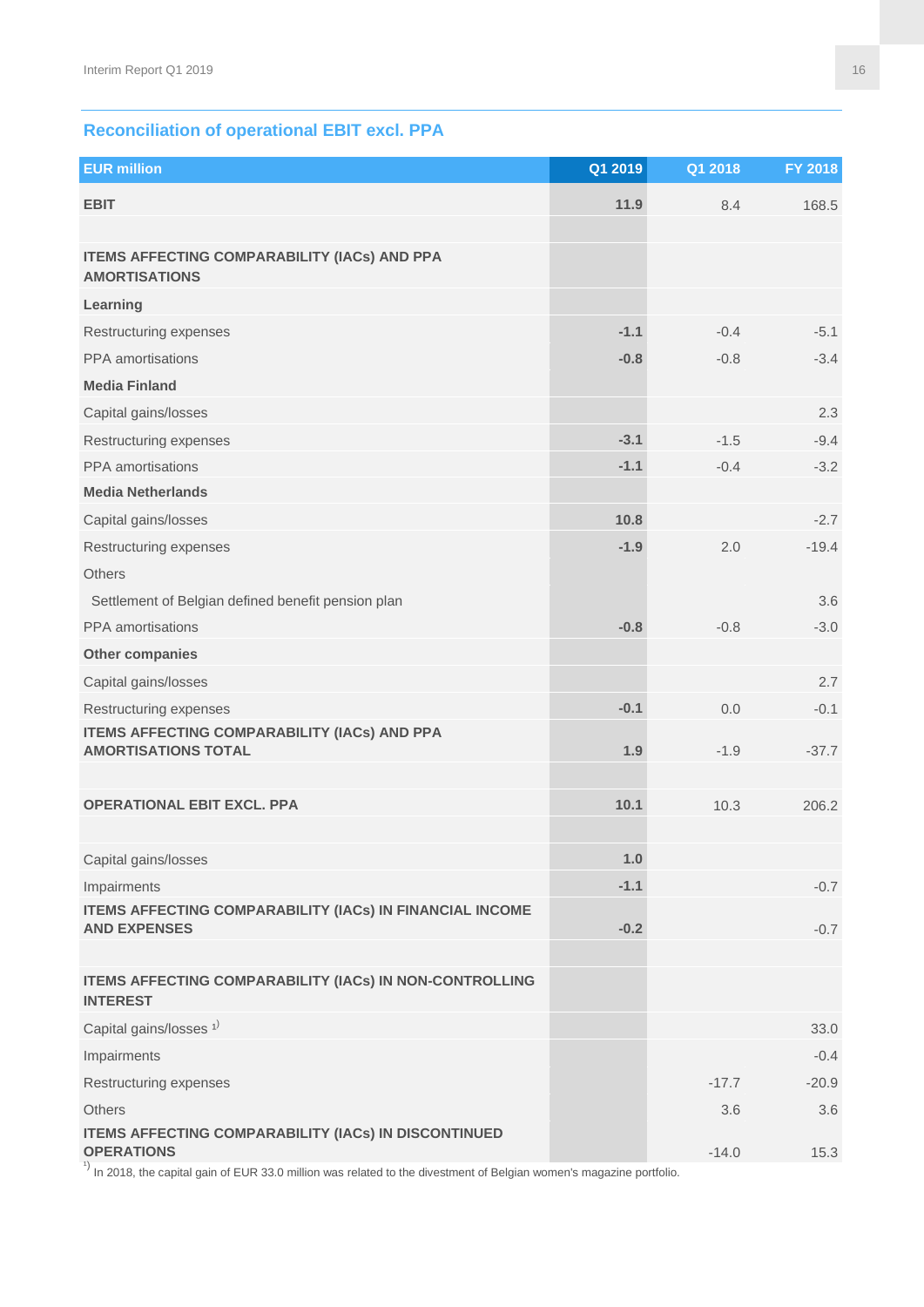# **Reconciliation of operational EPS**

| <b>EUR million</b>                                                                | Q1 2019     | Q1 2018     | <b>FY 2018</b> |
|-----------------------------------------------------------------------------------|-------------|-------------|----------------|
| Result for the period attributable to the equity holders of the Parent<br>Company | 7.4         | $-5.4$      | 124.2          |
|                                                                                   |             |             |                |
| Items affecting comparability <sup>1)</sup>                                       | $-5.8$      | 9.8         | 13.2           |
| Operational result for the period attributable to the equity holders              | 1.6         | 4.4         | 137.4          |
|                                                                                   |             |             |                |
| Adjusted average number of shares                                                 | 162,680,778 | 163,302,611 | 163,084,958    |
| <b>Operational EPS</b>                                                            | 0.01        | 0.03        | 0.84           |

 $1)$  When calculating operational earnings per share, the tax effect and the non-controlling interests' share of the items affecting comparability have been deducted.

#### **Reconciliation of interest-bearing net debt**

| <b>EUR million</b>                |         | 31 Mar 2019 31 Mar 2018 31 Dec 2018 |         |
|-----------------------------------|---------|-------------------------------------|---------|
| Non-current financial liabilities | 170.8   | 196.8                               | 4.3     |
| Current financial liabilities     | 405.0   | 261.7                               | 352.4   |
| Cash and cash equivalents         | $-44.7$ | $-19.6$                             | $-18.8$ |
| Interest-bearing net debt         | 531.1   | 438.9                               | 337.8   |

In 2019, net debt has increased as a consequence of applying the IFRS 16 Leases standard.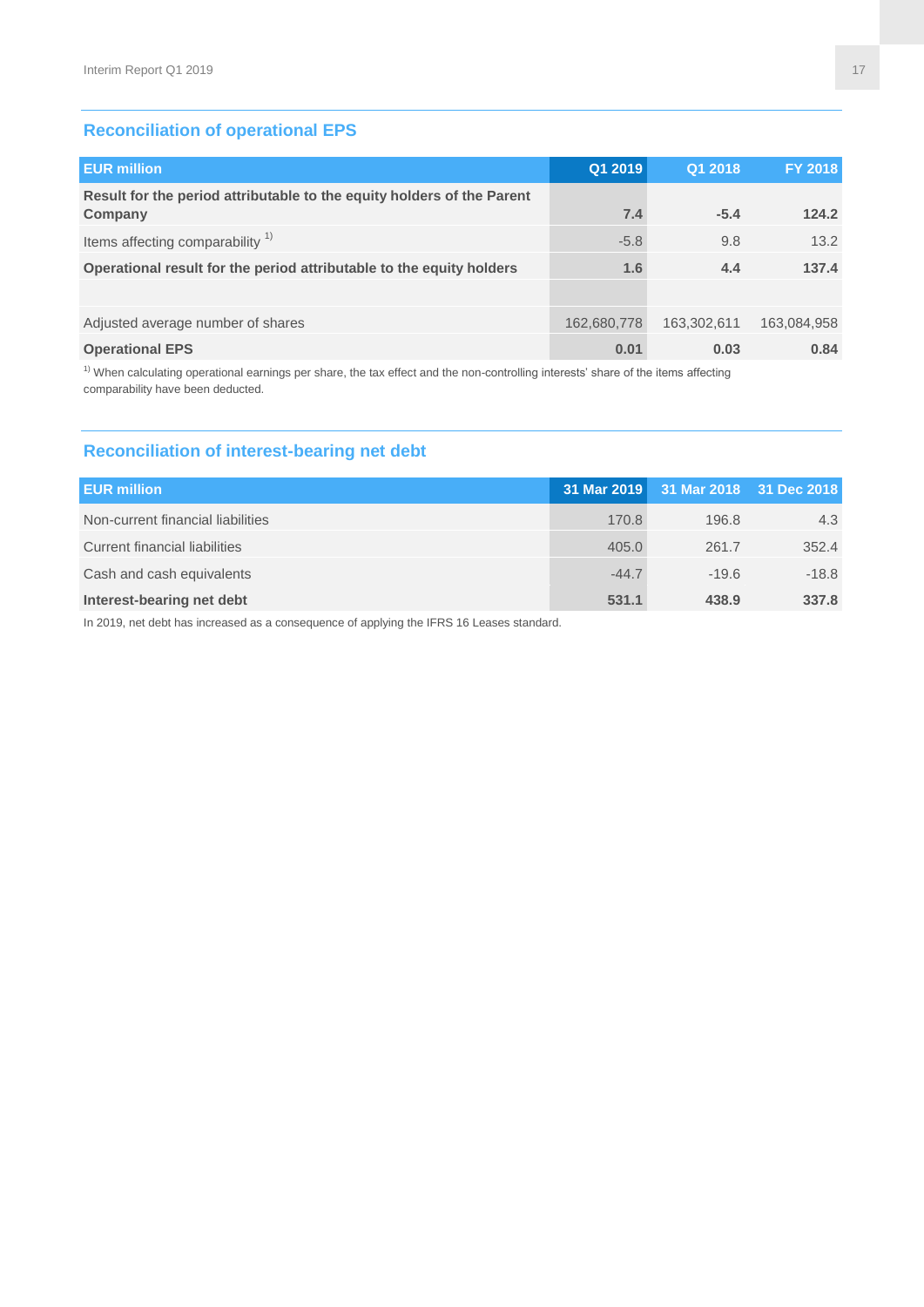# **Income statement by quarter**

| <b>EUR million</b>                                                                         | Q1 2019 | Q1 2018 | Q2 2018  | Q3 2018  | Q4 2018  | <b>FY 2018</b> |
|--------------------------------------------------------------------------------------------|---------|---------|----------|----------|----------|----------------|
| <b>NET SALES</b>                                                                           | 248.2   | 261.6   | 362.9    | 393.0    | 298.0    | 1,315.4        |
| Other operating income                                                                     | 14.9    | 6.2     | 9.0      | 6.4      | 7.9      | 29.6           |
| Materials and services                                                                     | $-85.5$ | $-88.3$ | $-119.0$ | $-152.2$ | $-106.8$ | $-466.4$       |
| Employee benefit expenses                                                                  | $-77.9$ | $-77.7$ | $-78.5$  | $-71.2$  | $-88.6$  | $-316.0$       |
| Other operating expenses                                                                   | $-52.0$ | $-58.3$ | $-72.0$  | $-61.4$  | $-76.4$  | $-268.1$       |
| Share of results in joint ventures                                                         | 1.0     | 1.0     | 1.0      | 1.4      | 1.5      | 4.8            |
| Depreciation, amortisation and impairment losses                                           | $-36.9$ | $-36.2$ | $-32.7$  | $-26.9$  | $-35.0$  | $-130.8$       |
| <b>EBIT</b>                                                                                | 11.9    | 8.4     | 70.6     | 88.9     | 0.6      | 168.5          |
| Share of results in associated companies                                                   | $-0.1$  | 0.1     | $-0.1$   | 0.0      | 0.0      | $-0.1$         |
| Financial income                                                                           | 1.5     | 1.2     | 2.2      | 0.5      | 1.2      | 5.1            |
| Financial expenses                                                                         | $-6.2$  | $-4.5$  | $-8.0$   | $-5.4$   | $-4.6$   | $-22.5$        |
| <b>RESULT BEFORE TAXES</b>                                                                 | 7.1     | 5.1     | 64.8     | 84.0     | $-2.8$   | 151.1          |
| Income taxes                                                                               | 0.2     | $-1.5$  | $-18.4$  | $-16.4$  | $-2.1$   | $-38.4$        |
| <b>RESULT FOR THE PERIOD FROM CONTINUING</b><br><b>OPERATIONS</b>                          | 7.3     | 3.6     | 46.4     | 67.6     | $-5.0$   | 112.7          |
| <b>DISCONTINUED OPERATIONS</b>                                                             |         |         |          |          |          |                |
| Result for the period from discontinued operations                                         |         | $-8.7$  | 21.6     |          |          | 12.9           |
| <b>RESULT FOR THE PERIOD</b>                                                               | 7.3     | $-5.1$  | 68.0     | 67.6     | $-5.0$   | 125.6          |
| Result from continuing operations attributable to:                                         |         |         |          |          |          |                |
| Equity holders of the Parent Company                                                       | 7.4     | 3.2     | 45.7     | 67.1     | $-4.7$   | 111.3          |
| Non-controlling interests                                                                  | 0.0     | 0.4     | 0.7      | 0.6      | $-0.3$   | 1.3            |
| Result from discontinued operations attributable to:                                       |         |         |          |          |          |                |
| Equity holders of the Parent Company                                                       |         | $-8.7$  | 21.6     |          |          | 12.9           |
| Non-controlling interests                                                                  |         |         |          |          |          |                |
| <b>Result attributable to:</b>                                                             |         |         |          |          |          |                |
| Equity holders of the Parent Company                                                       | 7.4     | $-5.4$  | 67.3     | 67.1     | $-4.7$   | 124.2          |
| Non-controlling interests                                                                  | 0.0     | 0.4     | 0.7      | 0.6      | $-0.3$   | 1.3            |
| Earnings per share for result attributable to the equity<br>holders of the Parent Company: |         |         |          |          |          |                |
| Earnings per share, EUR, continuing operations                                             | 0.05    | 0.02    | 0.28     | 0.41     | $-0.03$  | 0.68           |
| Diluted earnings per share, EUR, continuing operations                                     | 0.05    | 0.02    | 0.28     | 0.41     | $-0.03$  | 0.68           |
| Earnings per share, EUR, discontinued operations                                           |         | $-0.05$ | 0.13     |          |          | 0.08           |
| Diluted earnings per share, EUR, discontinued operations                                   |         | $-0.05$ | 0.13     |          |          | 0.08           |
| Earnings per share, EUR                                                                    | 0.05    | $-0.03$ | 0.41     | 0.41     | $-0.03$  | 0.76           |
| Diluted earnings per share, EUR                                                            | 0.05    | $-0.03$ | 0.41     | 0.41     | $-0.03$  | 0.76           |

Belgian women's magazine portfolio was included in Discontinued operations in 2018.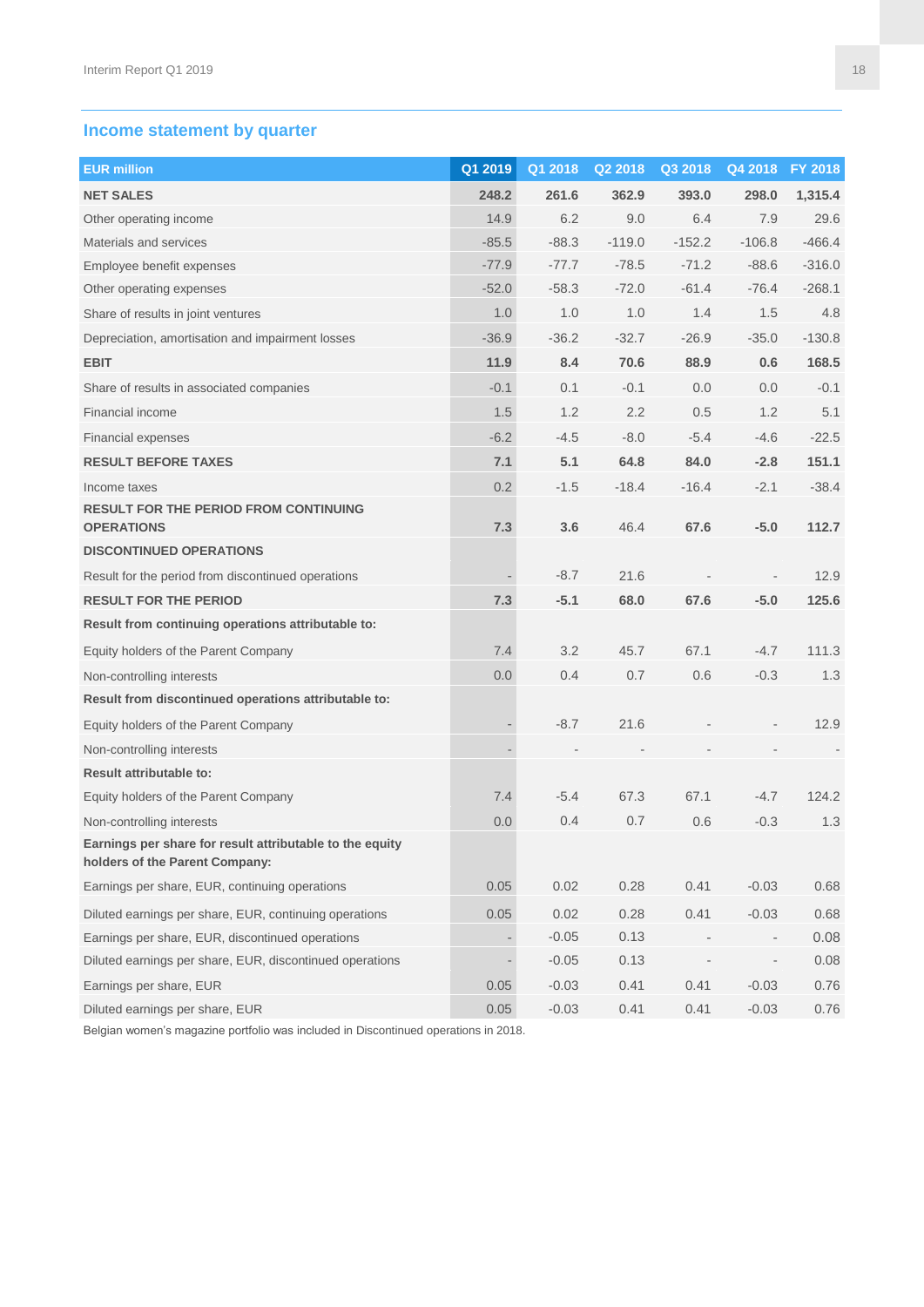# **Net sales by SBU**

| <b>EUR million</b>               | Q1 2019 |        |        |        | Q1 2018 Q2 2018 Q3 2018 Q4 2018 FY 2018 |         |
|----------------------------------|---------|--------|--------|--------|-----------------------------------------|---------|
| Learning                         | 31.4    | 28.9   | 108.3  | 136.3  | 39.8                                    | 313.3   |
| Media Finland                    | 131.6   | 137.0  | 146.2  | 150.7  | 144.5                                   | 578.5   |
| Media Netherlands                | 85.3    | 95.8   | 108.4  | 106.0  | 113.8                                   | 424.0   |
| Other companies and eliminations | $-0.1$  | $-0.1$ | $-0.1$ | $-0.1$ | $-0.2$                                  | $-0.4$  |
| <b>Total</b>                     | 248.2   | 261.6  | 362.9  | 393.0  | 298.0                                   | 1,315.4 |

# **EBIT by SBU**

| <b>EUR million</b>               | Q1 2019 |         |        |        | Q1 2018 Q2 2018 Q3 2018 Q4 2018 FY 2018 |        |
|----------------------------------|---------|---------|--------|--------|-----------------------------------------|--------|
| Learning                         | $-18.2$ | $-18.4$ | 42.4   | 52.1   | $-20.0$                                 | 56.1   |
| Media Finland                    | 10.0    | 11.6    | 20.5   | 19.8   | 9.9                                     | 61.8   |
| Media Netherlands                | 21.5    | 16.9    | 8.7    | 19.1   | 13.4                                    | 58.0   |
| Other companies and eliminations | $-1.4$  | $-1.7$  | $-0.9$ | $-2.1$ | $-2.7$                                  | $-7.4$ |
| <b>Total</b>                     | 11.9    | 8.4     | 70.6   | 88.9   | 0.6                                     | 168.5  |

# **Operational EBIT excl. PPA by SBU**

| <b>EUR million</b>               | Q1 2019 | Q1 2018 |        |        | Q2 2018 Q3 2018 Q4 2018 FY 2018 |         |
|----------------------------------|---------|---------|--------|--------|---------------------------------|---------|
| Learning                         | $-16.3$ | $-17.2$ | 44.5   | 54.2   | $-16.9$                         | 64.6    |
| Media Finland                    | 14.2    | 13.5    | 19.3   | 22.1   | 17.1                            | 72.0    |
| Media Netherlands                | 13.4    | 15.6    | 20.3   | 19.3   | 24.4                            | 79.6    |
| Other companies and eliminations | $-1.3$  | $-1.7$  | $-1.9$ | $-2.1$ | $-4.3$                          | $-10.0$ |
| <b>Total</b>                     | 10.1    | 10.3    | 82.2   | 93.6   | 20.2                            | 206.2   |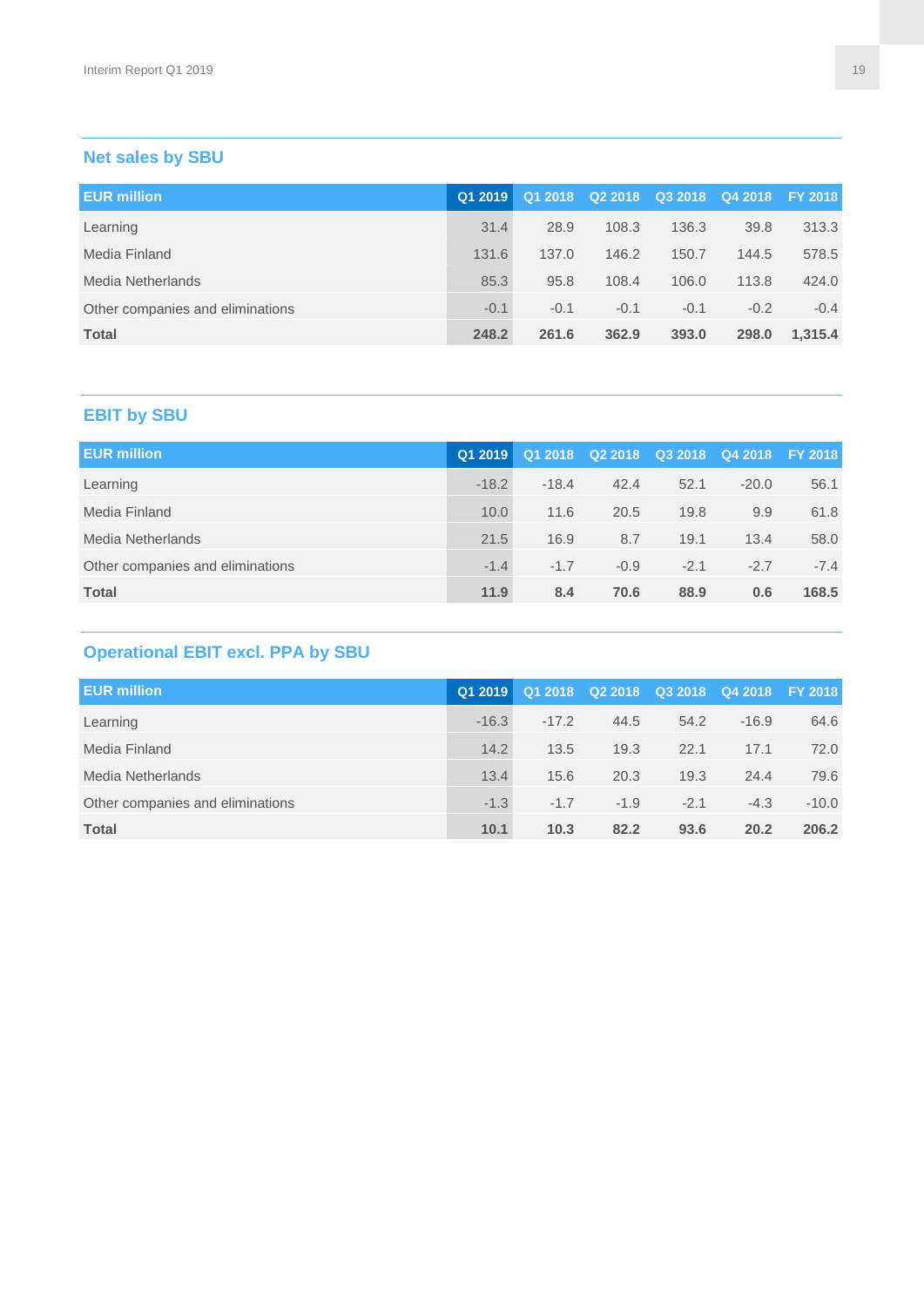#### **Interim report (unaudited)**

#### **Accounting policies**

Sanoma Group prepares its Interim Report in accordance with IAS 34 'Interim Financial Reporting' while adhering to related IFRS standards and interpretations applicable within the EU on 31 March 2019. The accounting policies of the Interim Report, the definitions of key indicators as well as the explanations of use and definitions of Alternative Performance Measures (APMs) are presented on the Sanoma website at Sanoma.com. All figures have been rounded and consequently the sum of individual figures can deviate from the presented sum figure. Key figures have been calculated using exact figures.

#### **Applied new and amended standards**

**IFRS 16 Leases (effective for financial periods beginning on or after 1 January 2019).** Sanoma adopted the new IFRS 16 Leases standard as of 1 January 2019. IFRS 16 provides a single lessee accounting model, requiring lessees to recognise assets and liabilities for all leases unless the lease term is 12 months or less or the underlying asset has a low value. Lessors continue to classify leases as operating or finance leases. Group's lease contracts are mostly related to leased premises and leased cars.

Leases of property, plant and equipment, where the Group is the lessee, are recognised as assets and liabilities for the lease term. Such an asset is recorded at the commencement of the lease term based on the estimated present value of the underlying minimum lease payments or, if lower, the fair value of the leased asset. The asset is depreciated during the lease term or, if shorter, during its useful life.

The lease liability is valued at the present value of the unpaid rents at the valuation date (commencement date of the lease). Rental costs include fixed rents and variable rents that depend on changes in the index or price level specified in the agreement. Other variable rents included in the lease are treated as an expense for the period. Rents are discounted at the internal rate of the lease. If the internal rate is not readily determinable, the company's additional credit interest rate is used.

In income statement leasing costs are classified as depreciation and interest. Lease payments are apportioned between the interest expenses and the repayment of lease liabilities. In cash flow the cash payments for the interest portion of the lease liability are presented in cash flow from operations. Cash payments for the principal portion of the lease liability are shown in cash flow from financing. The right-of-use assets and lease liabilities are presented separately in the balance sheet. The cash payments for the principal portion of the lease liability, which are paid in the next 12 months, are shown in current lease liabilities in balance sheet.

Sanoma applies the exemption for short-term leases and for leases for which underlying asset is of low value and continues to recognise those leases as an expense. In cash flow short-term lease payments and payments for leases of low-value assets are included in cash flow from operations.

Sanoma applies the modified retrospective method and consequently the comparative financials have not been restated. The effect of applying IFRS 16 was recognized in 1 January 2019 opening balance sheet. As a consequence of applying the standard, lease assets increased by EUR 183.9 million and lease liabilities by EUR 191.6 million. The application of the standard had no impact on retained earnings.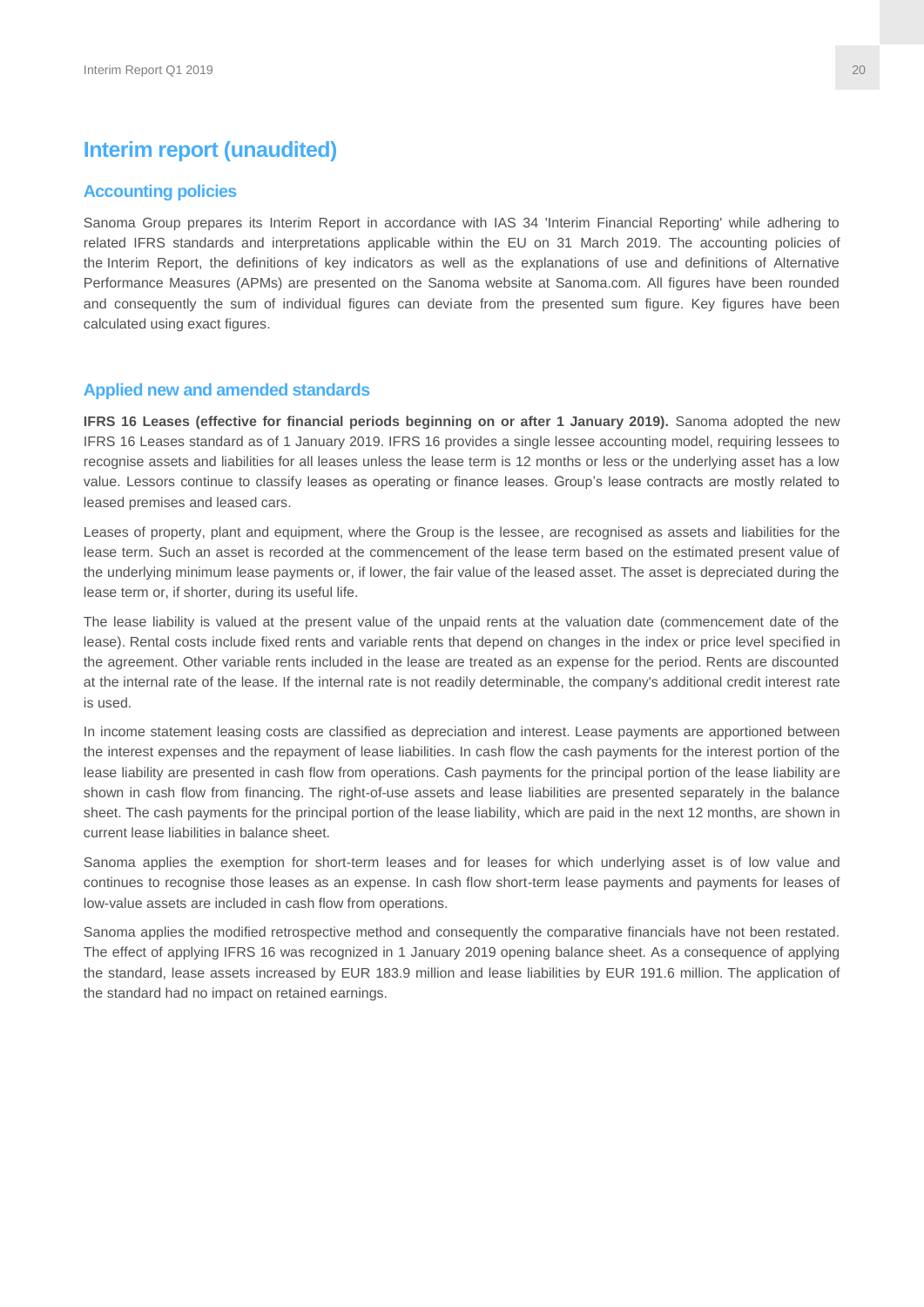# **Consolidated income statement**

| <b>EUR million</b>                                                                         | Q1 2019 | Q1 2018 | FY 2018  |
|--------------------------------------------------------------------------------------------|---------|---------|----------|
| <b>NET SALES</b>                                                                           | 248.2   | 261.6   | 1,315.4  |
| Other operating income                                                                     | 14.9    | 6.2     | 29.6     |
| Materials and services                                                                     | $-85.5$ | $-88.3$ | $-466.4$ |
| Employee benefit expenses                                                                  | $-77.9$ | $-77.7$ | $-316.0$ |
| Other operating expenses                                                                   | $-52.0$ | $-58.3$ | $-268.1$ |
| Share of results in joint ventures                                                         | 1.0     | 1.0     | 4.8      |
| Depreciation, amortisation and impairment losses                                           | $-36.9$ | $-36.2$ | $-130.8$ |
| <b>EBIT</b>                                                                                | 11.9    | 8.4     | 168.5    |
| Share of results in associated companies                                                   | $-0.1$  | 0.1     | $-0.1$   |
| Financial income                                                                           | 1.5     | 1.2     | 5.1      |
| <b>Financial expenses</b>                                                                  | $-6.2$  | $-4.5$  | $-22.5$  |
| <b>RESULT BEFORE TAXES</b>                                                                 | 7.1     | 5.1     | 151.1    |
| Income taxes                                                                               | 0.2     | $-1.5$  | $-38.4$  |
| <b>RESULT FOR THE PERIOD FROM CONTINUING OPERATIONS</b>                                    | 7.3     | 3.6     | 112.7    |
| <b>DISCONTINUED OPERATIONS</b>                                                             |         |         |          |
| Result for the period from discontinued operations                                         |         | $-8.7$  | 12.9     |
| <b>RESULT FOR THE PERIOD</b>                                                               | 7.3     | $-5.1$  | 125.6    |
| Result from continuing operations attributable to:                                         |         |         |          |
| Equity holders of the Parent Company                                                       | 7.4     | 3.2     | 111.3    |
| Non-controlling interests                                                                  | 0.0     | 0.4     | 1.3      |
| <b>Result from discontinued operations</b><br>attributable to:                             |         |         |          |
| Equity holders of the Parent Company                                                       |         | $-8.7$  | 12.9     |
| Non-controlling interests                                                                  |         |         |          |
| <b>Result attributable to:</b>                                                             |         |         |          |
| Equity holders of the Parent Company                                                       | 7.4     | $-5.4$  | 124.2    |
| Non-controlling interests                                                                  | 0.0     | 0.4     | 1.3      |
| Earnings per share for result attributable<br>to the equity holders of the Parent Company: |         |         |          |
| Earnings per share, EUR, continuing operations                                             | 0.05    | 0.02    | 0.68     |
| Diluted earnings per share, EUR, continuing operations                                     | 0.05    | 0.02    | 0.68     |
| Earnings per share, EUR, discontinued operations                                           |         | $-0.05$ | 0.08     |
| Diluted earnings per share, EUR, discontinued operations                                   |         | $-0.05$ | 0.08     |
| Earnings per share, EUR                                                                    | 0.05    | $-0.03$ | 0.76     |
| Diluted earnings per share, EUR                                                            | 0.05    | $-0.03$ | 0.76     |

Belgian women's magazine portfolio was included in Discontinued operations in 2018.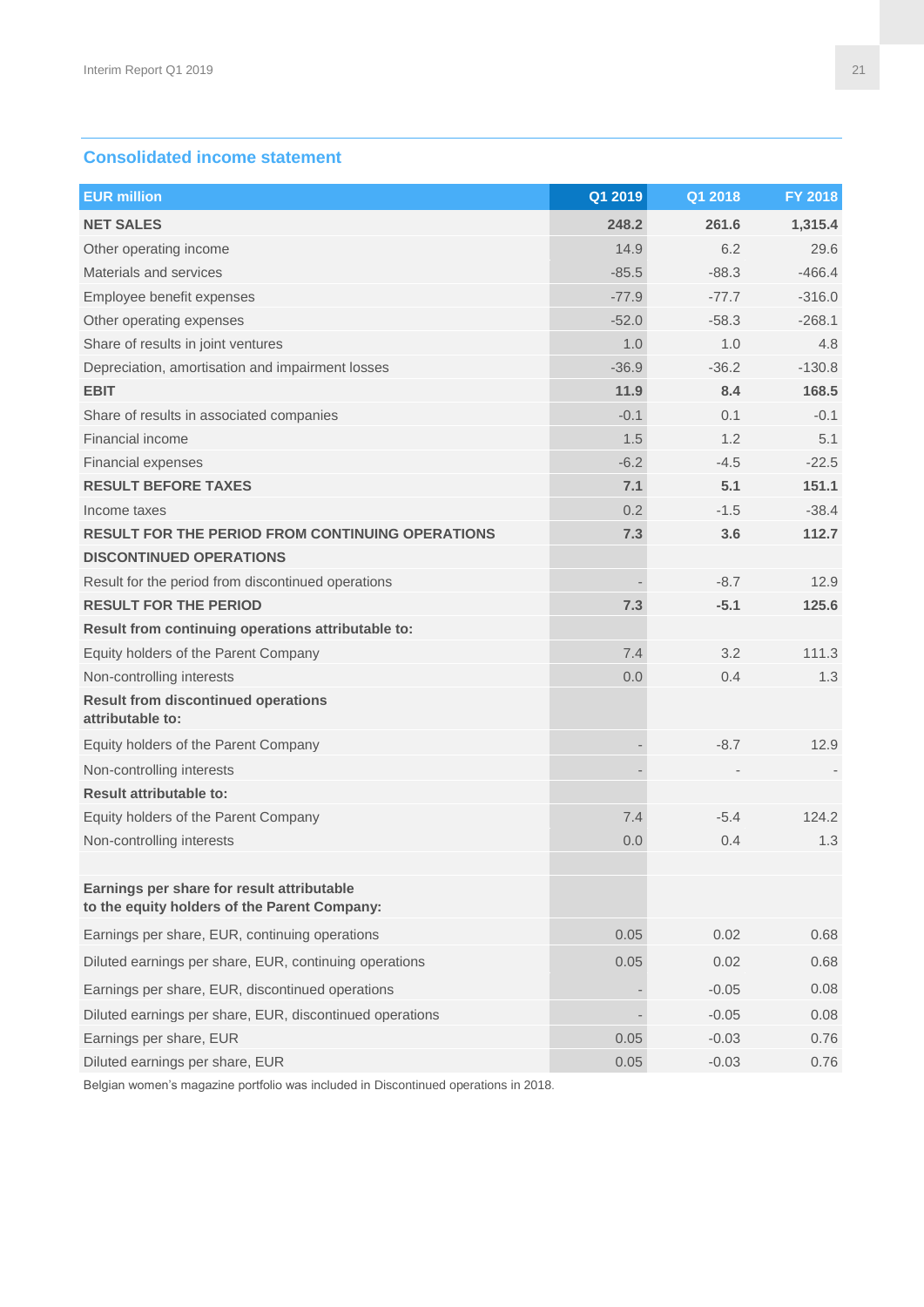# **Statement of comprehensive income**

| <b>EUR million</b>                                                | Q1 2019 | Q1 2018 | FY 2018 |
|-------------------------------------------------------------------|---------|---------|---------|
| <b>Result for the period</b>                                      | 7.3     | $-5.1$  | 125.6   |
|                                                                   |         |         |         |
| Other comprehensive income:                                       |         |         |         |
| Items that may be reclassified subsequently to profit or loss     |         |         |         |
| Change in translation differences                                 | $-0.1$  | $-0.3$  | $-0.8$  |
| Share of other comprehensive income of equity-accounted investees | 0.0     | 0.0     | 0.0     |
| Items that will not be reclassified to profit or loss             |         |         |         |
| Defined benefit plans                                             | 4.1     | $-2.3$  | $-7.7$  |
| Income tax related to defined benefit plans                       | $-0.8$  | 0.7     | 1.5     |
| Other comprehensive income for the period, net of tax             | 3.2     | $-2.0$  | $-6.9$  |
| <b>TOTAL COMPREHENSIVE INCOME FOR THE PERIOD</b>                  | 10.5    | $-7.0$  | 118.6   |
|                                                                   |         |         |         |
| Total comprehensive income attributable to:                       |         |         |         |
| Equity holders of the Parent Company                              | 10.6    | $-7.4$  | 117.3   |
| Non-controlling interests                                         | 0.0     | 0.4     | 1.3     |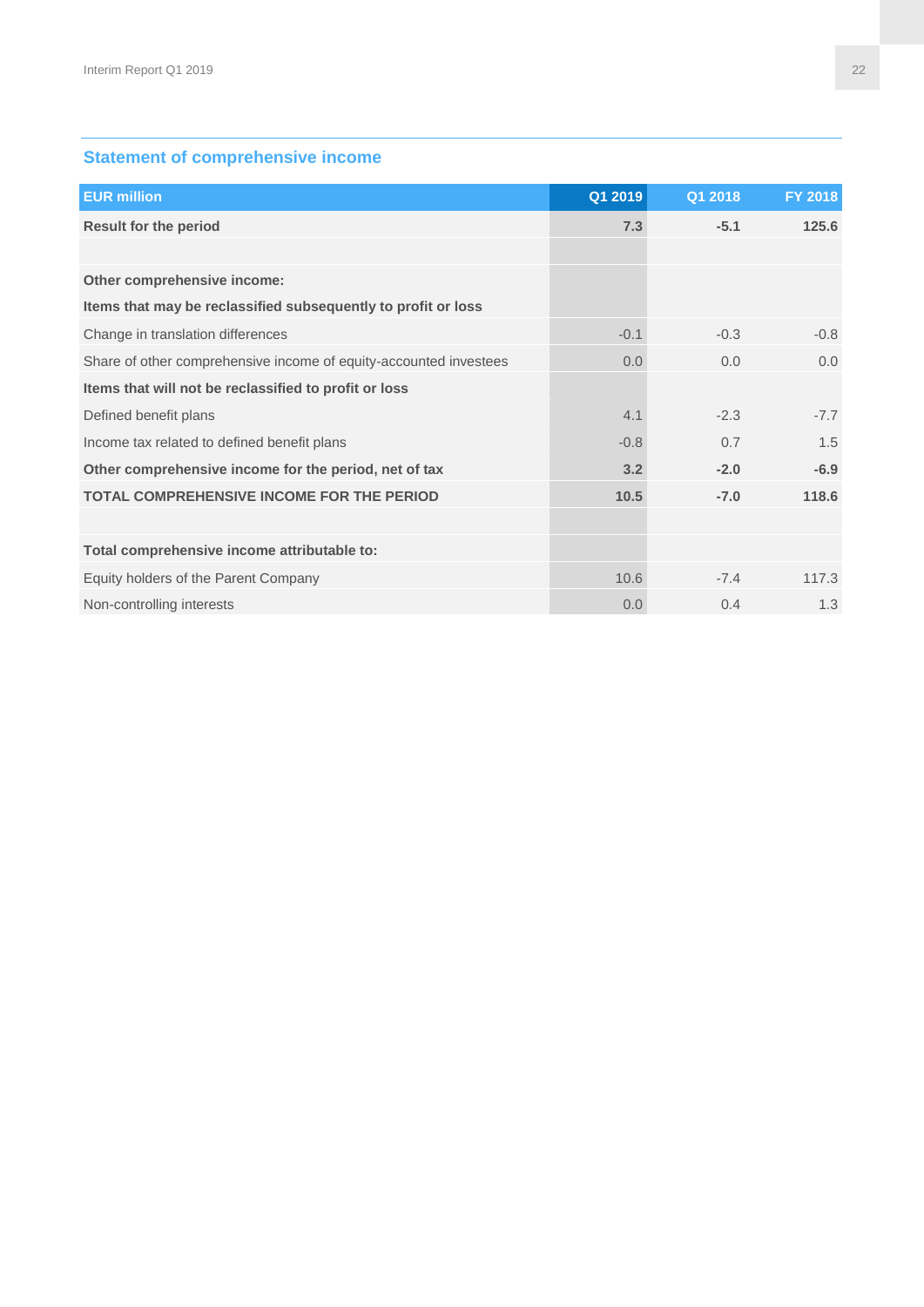#### **Consolidated balance sheet**

| <b>EUR million</b>                                                      | 31 Mar 2019 | 31 Mar 2018 | 31 Dec 2018 |
|-------------------------------------------------------------------------|-------------|-------------|-------------|
| <b>ASSETS</b>                                                           |             |             |             |
| Property, plant and equipment                                           | 34.3        | 42.5        | 36.5        |
| Right-of-use assets                                                     | 176.1       | 0.9         | 0.9         |
| Investment property                                                     | 10.3        | 13.9        | 10.3        |
| Goodwill                                                                | 900.8       | 935.0       | 935.7       |
| Other intangible assets                                                 | 265.6       | 243.4       | 250.4       |
| Equity-accounted investees                                              | 18.1        | 22.1        | 18.4        |
| Other investments                                                       | 3.8         | 5.1         | 3.7         |
| Deferred tax receivables                                                | 8.9         | 22.2        | 9.9         |
| Trade and other receivables                                             | 10.8        | 22.5        | 14.3        |
| NON-CURRENT ASSETS, TOTAL                                               | 1,428.7     | 1,307.5     | 1,280.1     |
| Inventories                                                             | 38.3        | 45.5        | 36.9        |
| Income tax receivables                                                  | 14.7        | 11.5        | 10.4        |
| Contract assets                                                         | 8.5         | 5.0         | 5.2         |
| Trade and other receivables                                             | 156.4       | 186.5       | 167.6       |
| Cash and cash equivalents                                               | 44.7        | 19.6        | 18.8        |
| <b>CURRENT ASSETS, TOTAL</b>                                            | 262.6       | 268.0       | 238.8       |
| Assets held for sale and discontinued operations                        |             | 2.8         |             |
| <b>ASSETS, TOTAL</b>                                                    | 1,691.3     | 1,578.3     | 1,519.0     |
| <b>EQUITY AND LIABILITIES</b>                                           |             |             |             |
| Equity attributable to the equity holders of the Parent Company         |             |             |             |
| Share capital                                                           | 71.3        | 71.3        | 71.3        |
| <b>Treasury shares</b>                                                  | $-4.6$      | $-0.7$      | $-8.4$      |
| Fund for invested unrestricted equity                                   | 209.8       | 209.8       | 209.8       |
| Other equity                                                            | 260.0       | 205.3       | 333.8       |
|                                                                         | 536.4       | 485.6       | 606.4       |
| Non-controlling interests                                               | 10.6        | 1.5         | 5.0         |
| EQUITY, TOTAL                                                           | 546.9       | 487.1       | 611.4       |
| Deferred tax liabilities                                                | 34.4        | 37.3        | 32.7        |
| Pension obligations                                                     | 4.3         | 12.1        | 8.4         |
| Provisions                                                              | 4.6         | 8.0         | 8.9         |
| <b>Financial liabilities</b>                                            | 8.3         | 195.3       | 2.8         |
| Lease liabilities                                                       | 162.5       | 1.6         | 1.5         |
| <b>Contract liabilities</b>                                             | 4.5         |             | 5.1         |
| Trade and other payables                                                | 8.4         | 13.9        | 11.0        |
| NON-CURRENT LIABILITIES, TOTAL                                          | 226.9       | 268.1       | 70.4        |
| Provisions                                                              | 8.7         | 29.3        | 25.1        |
| <b>Financial liabilities</b>                                            | 382.3       | 261.4       | 352.1       |
| Lease liabilities                                                       | 22.7        | 0.3         | 0.3         |
| Income tax liabilities                                                  | 6.9         | 8.9         | 13.3        |
| Contract liabilities                                                    | 134.0       | 141.4       | 142.1       |
| Trade and other payables                                                | 362.8       | 371.5       | 304.2       |
| <b>CURRENT LIABILITIES, TOTAL</b>                                       | 917.4       | 812.8       | 837.2       |
| Liabilities related to assets held for sale and discontinued operations |             | 10.4        |             |
| <b>LIABILITIES, TOTAL</b>                                               | 1,144.3     | 1,091.2     | 907.6       |
| <b>EQUITY AND LIABILITIES, TOTAL</b>                                    | 1,691.3     | 1,578.3     | 1,519.0     |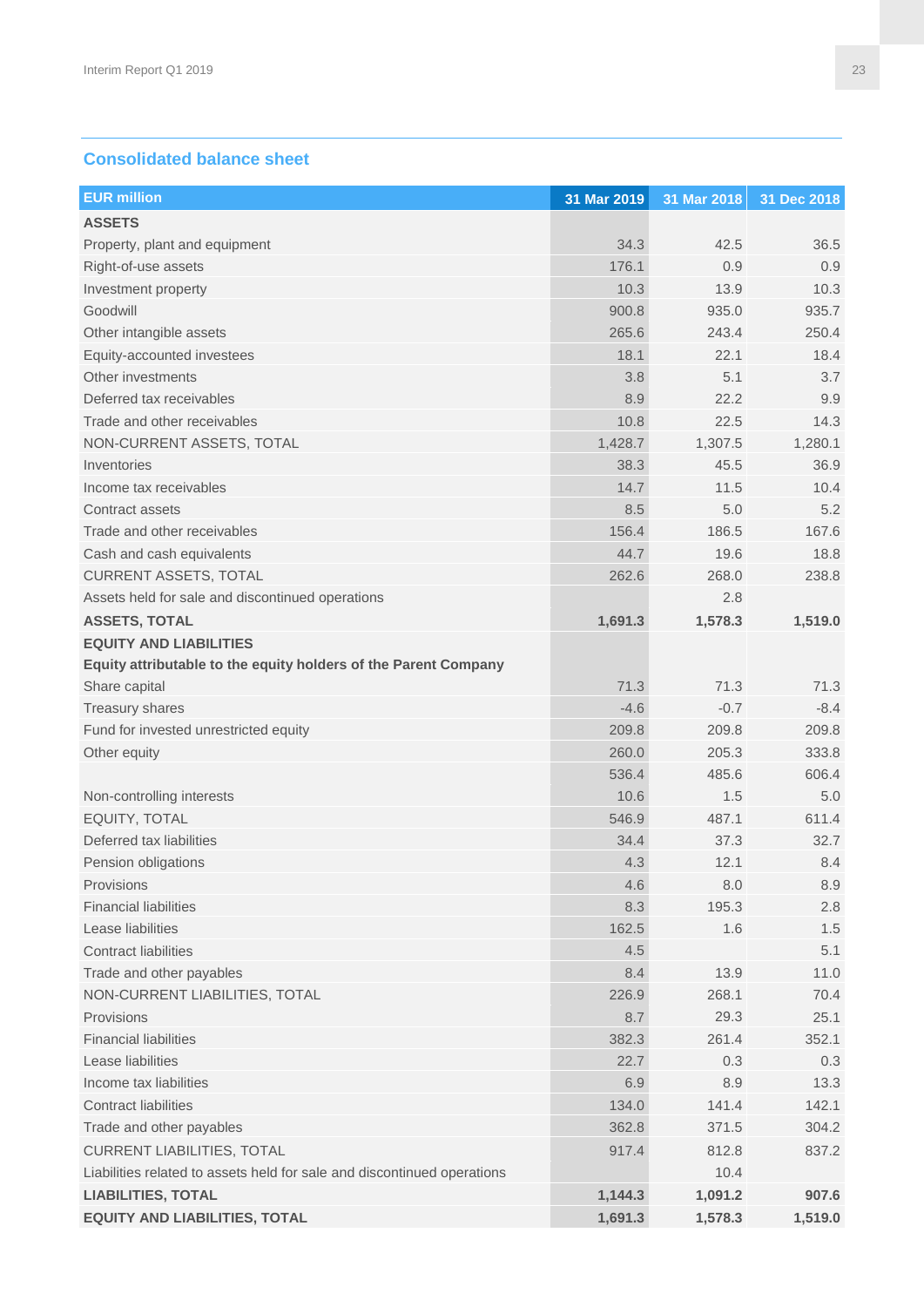# **Changes in consolidated equity**

| <b>EUR million</b>                                             | <b>Equity attributable to the equity holders of the Parent Company</b> |                           |                                                                   |                        |              |                                         |                  |  |
|----------------------------------------------------------------|------------------------------------------------------------------------|---------------------------|-------------------------------------------------------------------|------------------------|--------------|-----------------------------------------|------------------|--|
|                                                                | <b>Share</b><br>capital                                                | <b>Treasury</b><br>shares | <b>Fund for</b><br>invested<br>unre-<br><b>stricted</b><br>equity | <b>Other</b><br>equity | <b>Total</b> | Non-<br>controlling<br><b>interests</b> | Equity,<br>total |  |
| Equity at 31 Dec 2017                                          | 71.3                                                                   | $-1.4$                    | 209.8                                                             | 265.8                  | 545.4        | 1.7                                     | 547.1            |  |
| Effect of IFRS 9 on 1 Jan 2018                                 |                                                                        |                           |                                                                   | 1.1                    | 1.1          |                                         | 1.1              |  |
| Effect of amendments to IFRS 2<br>on 1 Jan 2018                |                                                                        |                           |                                                                   | 5.8                    | 5.8          |                                         | 5.8              |  |
| Equity at 1 Jan 2018                                           | 71.3                                                                   | $-1.4$                    | 209.8                                                             | 272.7                  | 552.3        | 1.7                                     | 553.9            |  |
| Comprehensive income for the<br>period                         |                                                                        |                           |                                                                   | $-7.4$                 | $-7.4$       | 0.4                                     | $-7.0$           |  |
| Share-based compensation                                       |                                                                        |                           |                                                                   | $-0.5$                 | $-0.5$       |                                         | $-0.5$           |  |
| Shares delivered                                               |                                                                        | 0.7                       |                                                                   | $-0.7$                 |              |                                         |                  |  |
| <b>Dividends</b>                                               |                                                                        |                           |                                                                   | $-57.2$                | $-57.2$      | $-0.3$                                  | $-57.5$          |  |
| Acquisitions and other changes<br>in non-controlling interests |                                                                        |                           |                                                                   | $-1.5$                 | $-1.5$       | $-0.3$                                  | $-1.8$           |  |
| Equity at 31 Mar 2018                                          | 71.3                                                                   | $-0.7$                    | 209.8                                                             | 205.3                  | 485.6        | 1.5                                     | 487.1            |  |
|                                                                |                                                                        |                           |                                                                   |                        |              |                                         |                  |  |
| Equity at 1 Jan 2019                                           | 71.3                                                                   | $-8.4$                    | 209.8                                                             | 333.8                  | 606.4        | 5.0                                     | 611.4            |  |
| Comprehensive income for the<br>period                         |                                                                        |                           |                                                                   | 10.6                   | 10.6         | 0.0                                     | 10.5             |  |
| Share-based compensation                                       |                                                                        |                           |                                                                   | $-3.1$                 | $-3.1$       |                                         | $-3.1$           |  |
| Shares delivered                                               |                                                                        | 3.8                       |                                                                   | $-3.8$                 |              |                                         |                  |  |
| <b>Dividends</b>                                               |                                                                        |                           |                                                                   | $-73.4$                | $-73.4$      |                                         | $-73.4$          |  |
| Acquisitions and other changes<br>in non-controlling interests |                                                                        |                           |                                                                   | $-4.1$                 | $-4.1$       | 5.6                                     | 1.5              |  |
| Equity at 31 Mar 2019                                          | 71.3                                                                   | $-4.6$                    | 209.8                                                             | 260.0                  | 536.4        | 10.6                                    | 546.9            |  |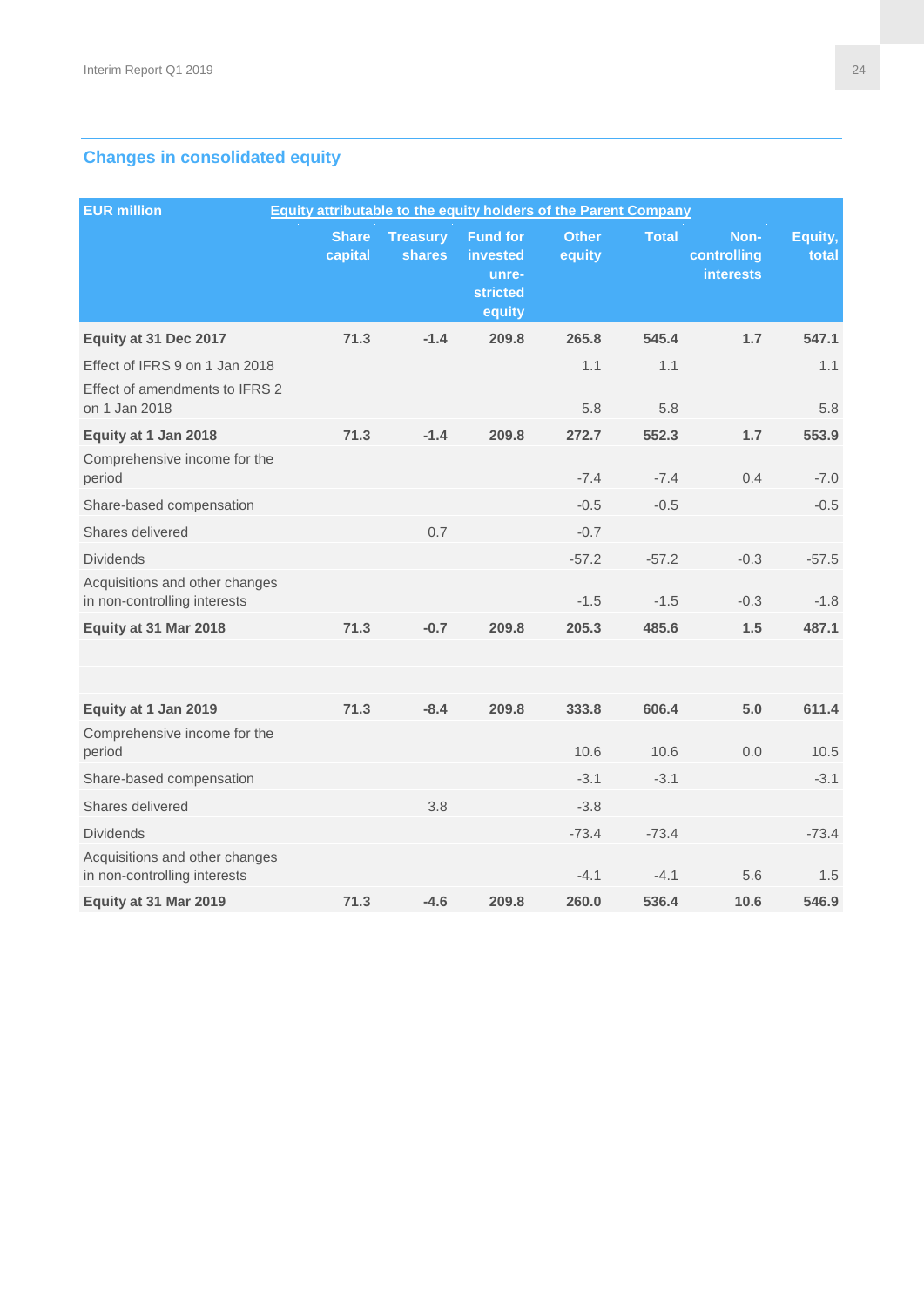#### **Consolidated cash flow statement**

| <b>EUR million</b>                                               | Q1 2019 | Q1 2018 | FY 2018  |
|------------------------------------------------------------------|---------|---------|----------|
| <b>OPERATIONS</b>                                                |         |         |          |
| Result for the period                                            | 7.3     | $-5.1$  | 125.6    |
| Adjustments                                                      |         |         |          |
| Income taxes                                                     | $-0.2$  | $-2.0$  | 44.3     |
| Financial income and expenses                                    | 4.7     | 3.4     | 17.3     |
| Share of results in equity-accounted investees                   | $-0.9$  | $-1.1$  | $-4.7$   |
| Depreciation, amortisation and impairment losses                 | 36.9    | 36.2    | 131.4    |
| Gains/losses on sales of non-current assets                      | $-11.1$ | $-0.3$  | $-36.0$  |
| Other adjustments                                                | $-0.6$  | 0.7     | 2.9      |
| Adjustments, total                                               | 28.8    | 36.8    | 155.2    |
| Change in working capital                                        | $-30.5$ | $-34.3$ | $-11.8$  |
| Acquisitions of broadcasting rights and prepublication costs     | $-24.8$ | $-21.3$ | $-77.3$  |
| Dividends received                                               | 0.1     | 0.0     | 5.1      |
| Interest paid and other financial items                          | $-3.6$  | $-2.0$  | $-11.5$  |
| Taxes paid                                                       | $-12.5$ | $-11.2$ | $-44.4$  |
| <b>Cash flow from operations</b>                                 | $-35.1$ | $-37.2$ | 140.9    |
| <b>INVESTMENTS</b>                                               |         |         |          |
| Capital expenditure                                              | $-6.1$  | $-7.2$  | $-32.0$  |
| Operations acquired                                              | $-8.4$  | 0.0     | $-16.0$  |
| Proceeds from sale of tangible and intangible assets             | 0.5     | 0.4     | 9.7      |
| Operations sold <sup>1)</sup>                                    | 45.2    |         | 22.9     |
| Loans granted                                                    | $0.0\,$ | 0.0     | 0.0      |
| Repayments of loan receivables                                   |         | 0.0     | 1.2      |
| Interest received                                                | 0.1     | 0.1     | 0.5      |
| <b>Cash flow from investments</b>                                | 31.2    | $-6.8$  | $-13.7$  |
| <b>Cash flow before financing</b>                                | $-3.9$  | $-44.0$ | 127.2    |
| <b>FINANCING</b>                                                 |         |         |          |
| Contribution by non-controlling interests                        | 0.2     |         | 2.2      |
| Purchase of treasury shares                                      |         |         | $-7.7$   |
| Change in loans with short maturity                              | 36.5    | 43.4    | $-1.1$   |
| Drawings of other loans                                          | 0.0     | 0.0     | 0.0      |
| Repayments of other loans                                        | 0.0     | 0.0     | $-51.2$  |
| Payment of finance lease liabilities                             | $-6.3$  | $-0.1$  | $-0.3$   |
| Acquisitions of non-controlling interests                        | $-0.4$  | $-2.0$  | $-11.2$  |
| Dividends paid                                                   |         | $-0.3$  | $-57.9$  |
| <b>Cash flow from financing</b>                                  | 30.0    | 41.1    | $-127.0$ |
| <b>CHANGE IN CASH AND CASH EQUIVALENTS ACCORDING TO</b>          |         | $-2.9$  | 0.2      |
| Effect of exchange rate differences on cash and cash equivalents | $-0.1$  | $-0.4$  | $-0.3$   |
| Net change in cash and cash equivalents                          | 26.1    | $-3.2$  | $-0.1$   |
| Cash and cash equivalents at the beginning of the period         | 18.4    | 18.6    | 18.6     |
| Cash and cash equivalents at the end of the period               | 44.5    | 15.3    | 18.4     |
| FREE CASH FLOW (Cash flow from operations - Capital              |         |         |          |
| expenditure)                                                     | $-41.3$ | $-44.4$ | 108.9    |

 $1)$  The divestment of Mood for Magazines is included in the operations sold in 2019.

Cash and cash equivalents in the cash flow statement include cash and cash equivalents less bank overdrafts of EUR 0.2 million (2018: 4.2) at the end of the period.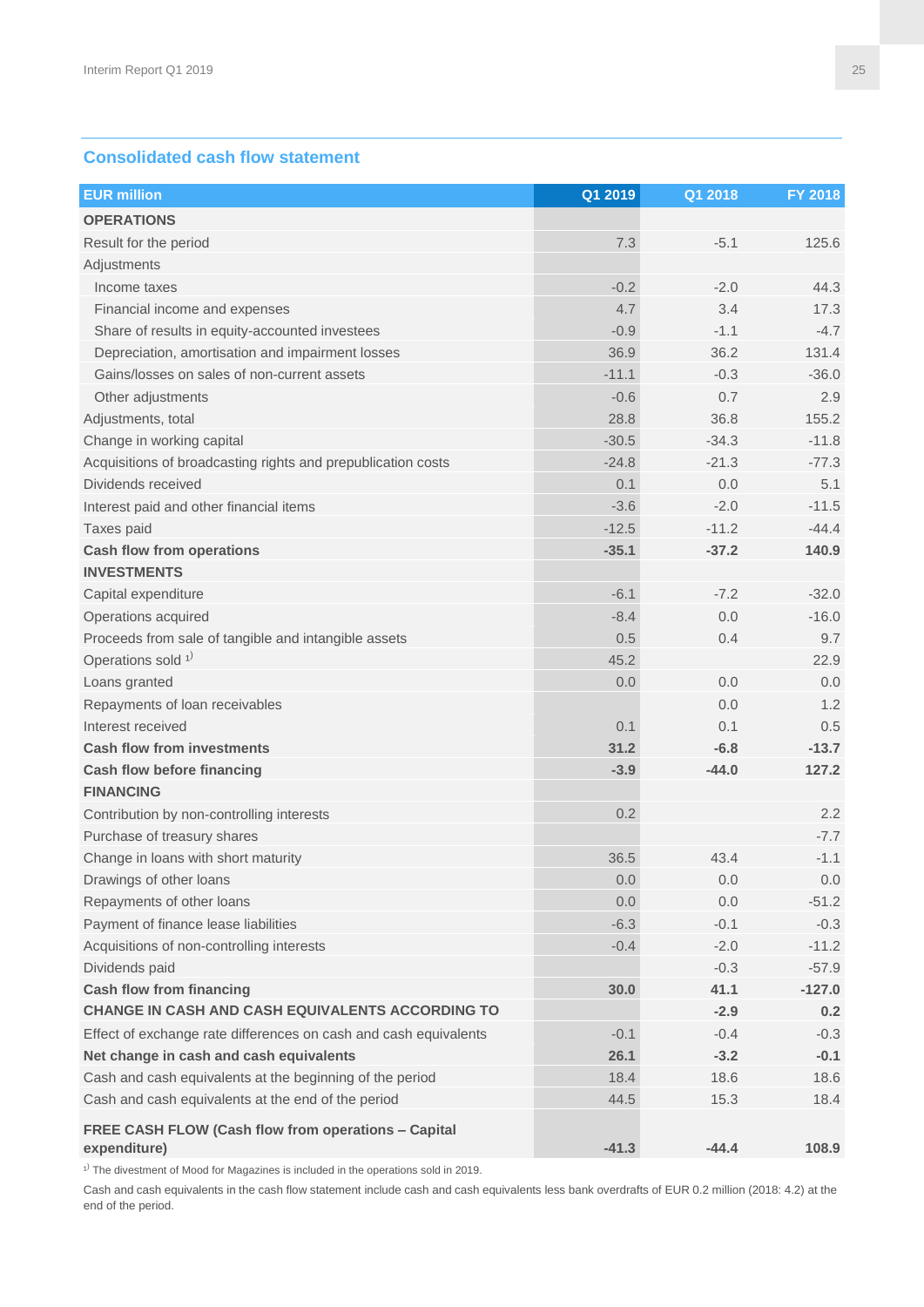# **Segment information**

Sanoma reports three operating segments, i.e. its three strategic business units Sanoma Learning, Sanoma Media Finland and Sanoma Media Netherlands. This is aligned with the way Sanoma manages the businesses.

Sanoma Learning is a leading European learning company, whose blended learning solutions are used by over 1 million teachers. It operates in Poland, the Netherlands, Finland, Belgium and Sweden. Sanoma Media Finland is the leading media company in Finland. It provides information, experiences, inspiration and entertainment through multiple media platforms: newspapers, TV, radio, events, magazines, online and mobile channels. Sanoma Media Netherlands includes the Dutch consumer media operations (magazines, news, events, custom media, e-commerce, websites and apps), Home Deco media operations in Belgium and the press distribution business Aldipress. Discontinued operations included in 2018 Belgian women's magazine operations, which were divested on 29 June 2018. In addition to the Group eliminations, the column unallocated/eliminations includes non-core operations, head office functions and items not allocated to segments. Segment assets do not include cash and cash equivalents, interest-bearing receivables, tax receivables or deferred tax receivables. Transactions between segments are based on market prices.

| <b>EUR million</b>                          | Learning | <b>Media</b><br><b>Finland</b> | <b>Media</b><br><b>Netherlands</b> | Unallocated/<br>eliminations | <b>Total</b> |
|---------------------------------------------|----------|--------------------------------|------------------------------------|------------------------------|--------------|
| External net sales                          | 31.4     | 131.5                          | 85.3                               |                              | 248.2        |
| Internal net sales                          | 0.0      | 0.1                            |                                    | $-0.1$                       |              |
| Net sales, total                            | 31.4     | 131.6                          | 85.3                               | $-0.1$                       | 248.2        |
| <b>EBIT</b>                                 | $-18.2$  | 10.0                           | 21.5                               | $-1.4$                       | 11.9         |
| <b>Operational EBIT</b><br>excl. PPA        | $-16.3$  | 14.2                           | 13.4                               | $-1.3$                       | 10.1         |
| Share of results in<br>associated companies |          | $-0.1$                         |                                    |                              | $-0.1$       |
| Financial income                            |          |                                |                                    | 1.5                          | 1.5          |
| <b>Financial expenses</b>                   |          |                                |                                    | $-6.2$                       | $-6.2$       |
| <b>Result before taxes</b>                  |          |                                |                                    |                              | 7.1          |
| <b>Segment assets</b>                       | 684.5    | 363.2                          | 707.8                              | $-133.2$                     | 1,622.3      |

#### **Segment information 1 January–31 March 2019**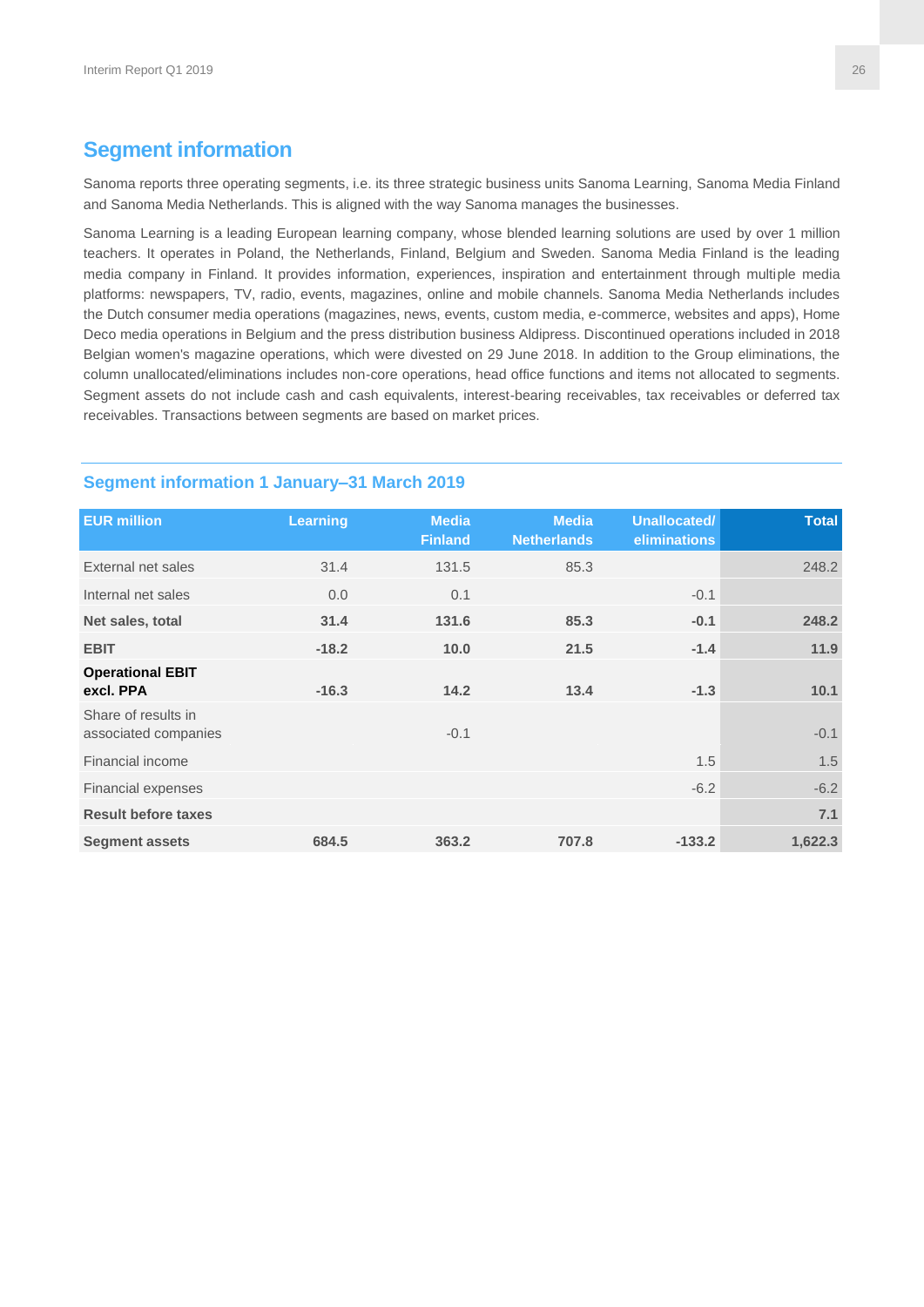# **Segment information 1 January–31 March 2018**

| <b>EUR million</b>                          | <b>Learning</b> | <b>Media</b><br><b>Finland</b> | <b>Media</b><br>Nether-<br>lands | <b>Unallocated/ Continuing</b><br>eliminations | operations | Dis-<br>continued<br>operations | Elimina-<br>tions | <b>Total</b> |
|---------------------------------------------|-----------------|--------------------------------|----------------------------------|------------------------------------------------|------------|---------------------------------|-------------------|--------------|
| External net sales                          | 28.9            | 136.9                          | 95.8                             |                                                | 261.6      | 17.7                            |                   | 279.3        |
| Internal net sales                          | 0.0             | 0.1                            |                                  | $-0.1$                                         |            | 0.2                             | $-0.2$            |              |
| Net sales, total                            | 28.9            | 137.0                          | 95.8                             | $-0.1$                                         | 261.6      | 17.9                            | $-0.2$            | 279.3        |
| <b>EBIT</b>                                 | $-18.4$         | 11.6                           | 16.9                             | $-1.7$                                         | 8.4        | $-12.2$                         |                   | $-3.8$       |
| <b>Operational</b><br><b>EBIT excl. PPA</b> | $-17.2$         | 13.5                           | 15.6                             | $-1.7$                                         | 10.3       | 1.8                             |                   | 12.1         |
| Share of results<br>in associated           |                 |                                |                                  |                                                |            |                                 |                   |              |
| companies                                   |                 | 0.1                            |                                  |                                                | 0.1        |                                 |                   | 0.1          |
| Financial income                            |                 |                                |                                  | 1.2                                            | 1.2        |                                 |                   | 1.2          |
| Financial<br>expenses                       |                 |                                |                                  | $-4.5$                                         | $-4.5$     |                                 |                   | $-4.5$       |
| <b>Result before</b><br>taxes               |                 |                                |                                  |                                                | 5.1        | $-12.2$                         |                   | $-7.1$       |
| <b>Segment assets</b>                       | 673.9           | 230.6                          | 744.3                            | $-127.2$                                       | 1,521.6    | 1.6                             |                   | 1,523.2      |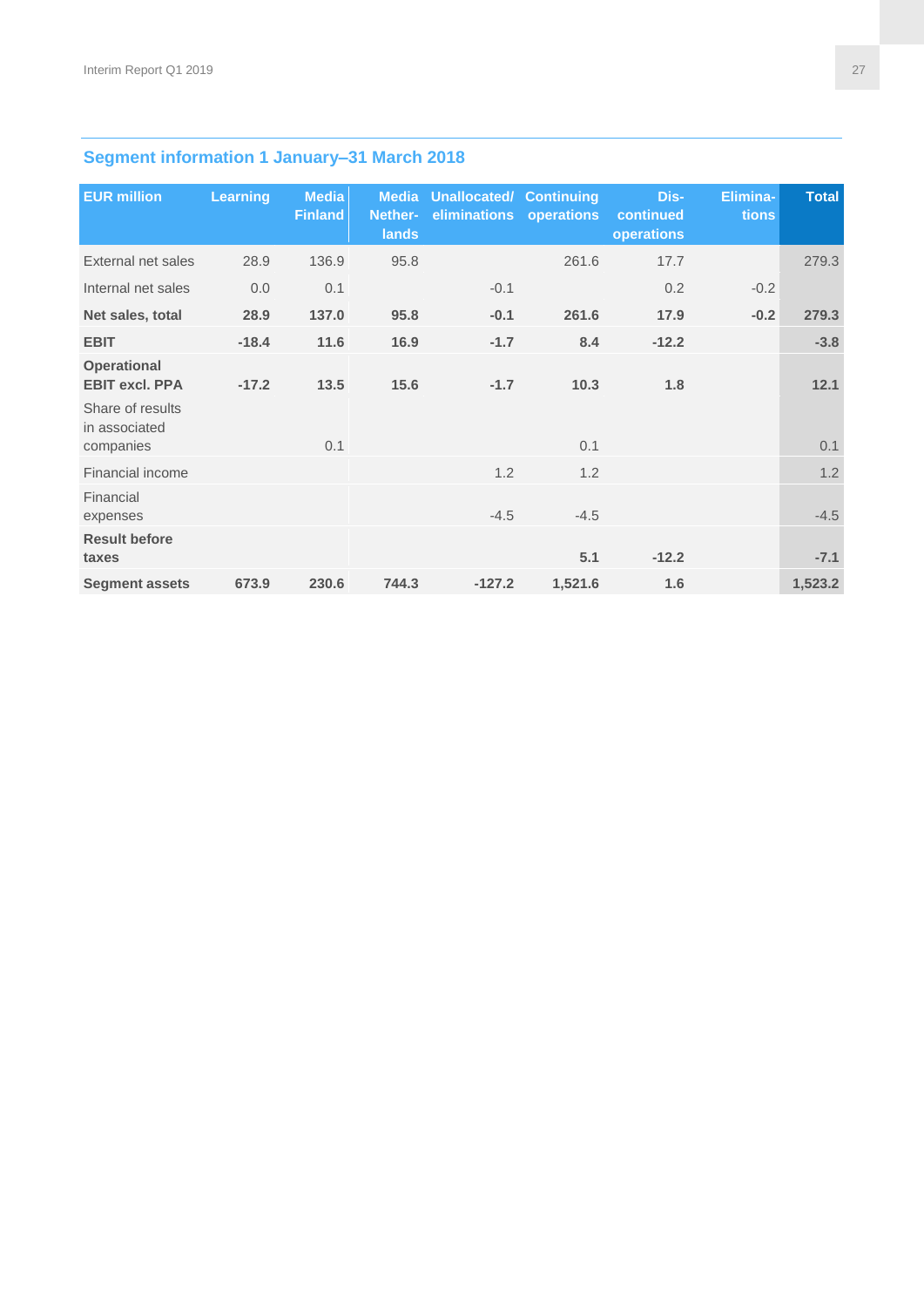# **Net sales**

#### **Disaggregation of revenue**

In the following table revenue is disaggregated by primary geographical market, major product/service lines and timing of revenue recognition. The table also includes a reconciliation of the disaggregated revenue with the Group's three strategic business units, which are its operating segments.

#### **Disaggregation of revenue 2019**

| <b>EUR million</b>                  | <b>Learning</b> | <b>Media</b><br><b>Finland</b> | <b>Media</b><br><b>Netherlands</b> | <b>Unallocated/</b><br>eliminations | <b>Total</b> |
|-------------------------------------|-----------------|--------------------------------|------------------------------------|-------------------------------------|--------------|
| Finland                             | 5.4             | 131.6                          |                                    | $-0.1$                              | 136.9        |
| The Netherlands                     | 14.2            |                                | 82.7                               |                                     | 96.9         |
| Poland                              | 5.2             |                                |                                    |                                     | 5.2          |
| Belgium                             | 3.6             |                                | 2.6                                |                                     | 6.2          |
| Sweden                              | 3.0             |                                |                                    |                                     | 3.0          |
| Other companies and eliminations    | 0.1             |                                |                                    | 0.0                                 | 0.1          |
| <b>Primary geographical markets</b> | 31.4            | 131.6                          | 85.3                               | $-0.1$                              | 248.2        |
|                                     |                 |                                |                                    |                                     |              |
| Advertising                         |                 | 57.8                           | 16.3                               | 0.0                                 | 74.0         |
| Subscription                        |                 | 49.8                           | 33.8                               | 0.0                                 | 83.6         |
| Single copy                         |                 | 10.2                           | 15.7                               |                                     | 26.0         |
| Learning solutions                  | 31.4            |                                |                                    | 0.0                                 | 31.4         |
| Other                               |                 | 13.8                           | 19.5                               | $-0.1$                              | 33.2         |
| <b>Major product lines/services</b> | 31.4            | 131.6                          | 85.3                               | $-0.1$                              | 248.2        |
|                                     |                 |                                |                                    |                                     |              |
| Recognition at a point-in-time      | 18.6            | 46.5                           | 49.5                               | $-0.1$                              | 114.5        |
| Recognition over-time               | 12.8            | 85.2                           | 35.8                               |                                     | 133.8        |
| Timing of revenue recognition       | 31.4            | 131.6                          | 85.3                               | $-0.1$                              | 248.2        |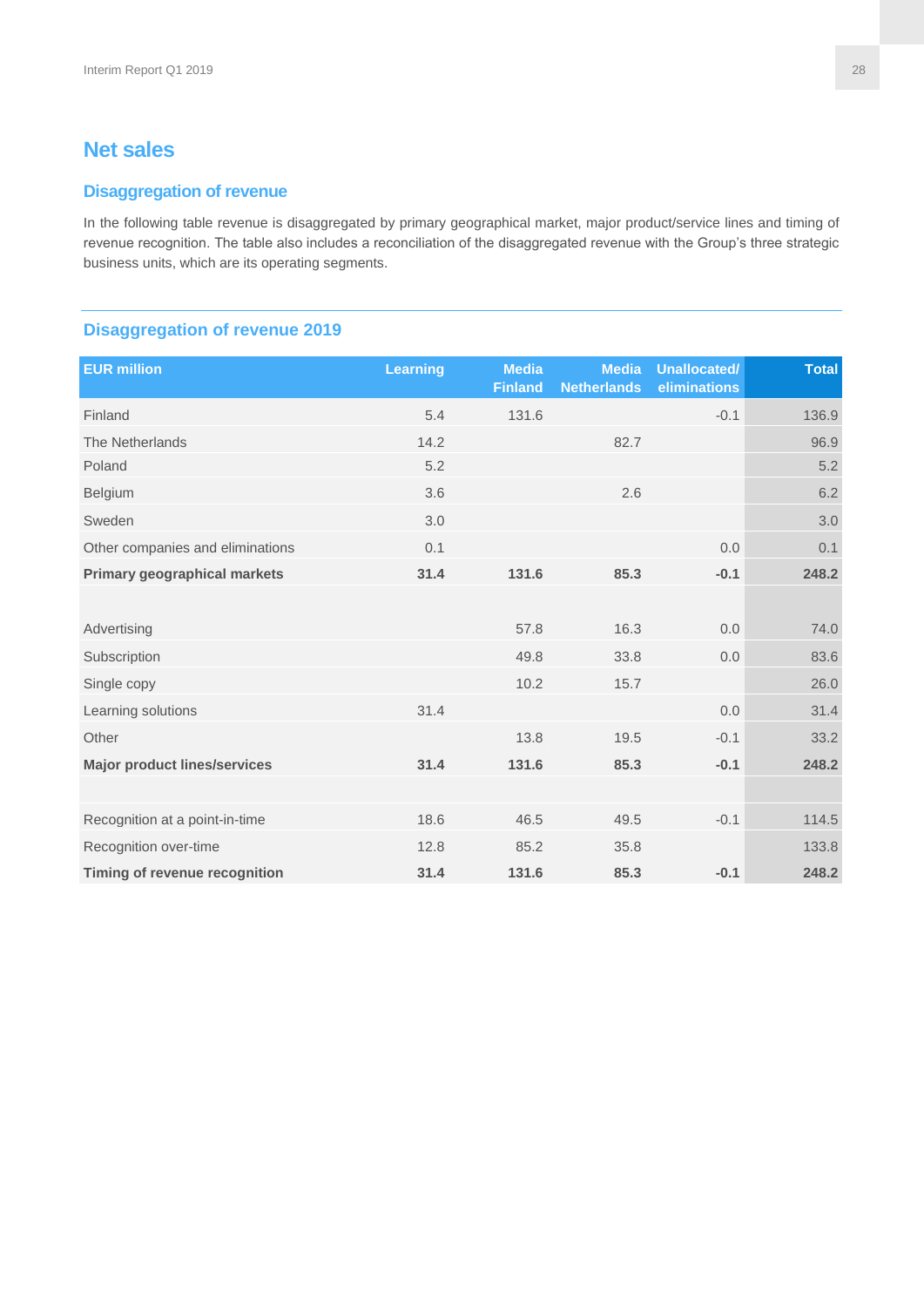# **Disaggregation of revenue 2018**

| <b>EUR million</b>                  | <b>Learning</b> | <b>Media</b><br><b>Finland</b> | <b>Media</b><br><b>Netherlands</b> | <b>Unallocated/</b><br>eliminations | <b>Total</b> |
|-------------------------------------|-----------------|--------------------------------|------------------------------------|-------------------------------------|--------------|
| Finland                             | 5.6             | 137.0                          |                                    | $-0.1$                              | 142.5        |
| The Netherlands                     | 11.6            |                                | 90.8                               |                                     | 102.4        |
| Poland                              | 5.1             |                                |                                    |                                     | 5.1          |
| Belgium                             | 3.2             |                                | 5.1                                |                                     | 8.3          |
| Sweden                              | 3.5             |                                |                                    |                                     | 3.5          |
| Other                               | 0.0             |                                | $-0.1$                             | 0.0                                 | $-0.1$       |
| <b>Primary geographical markets</b> | 28.9            | 137.0                          | 95.8                               | $-0.1$                              | 261.6        |
|                                     |                 |                                |                                    |                                     |              |
| Advertising                         |                 | 62.0                           | 19.2                               | 0.0                                 | 81.2         |
| Subscription                        |                 | 53.2                           | 36.4                               | 0.0                                 | 89.6         |
| Single copy                         |                 | 11.1                           | 16.9                               |                                     | 27.9         |
| Learning solutions                  | 28.9            |                                |                                    | 0.0                                 | 28.9         |
| Other                               |                 | 10.7                           | 23.3                               | $-0.1$                              | 34.0         |
| <b>Major product lines/services</b> | 28.9            | 137.0                          | 95.8                               | $-0.1$                              | 261.6        |
|                                     |                 |                                |                                    |                                     |              |
| Recognition at a point-in-time      | 16.5            | 49.2                           | 55.5                               | $-0.1$                              | 121.0        |
| Recognition over-time               | 12.4            | 87.8                           | 40.3                               |                                     | 140.6        |
| Timing of revenue recognition       | 28.9            | 137.0                          | 95.8                               | $-0.1$                              | 261.6        |

# **Changes in property, plant and equipment and right of use assets**

| <b>EUR million</b>                          | 31 Mar 2019 | 31 Mar 2018 31 Dec 2018 |         |
|---------------------------------------------|-------------|-------------------------|---------|
| Carrying amount at 31 Dec                   | 37.4        | 44.7                    | 44.7    |
| Effect of IFRS 16 on Jan 2019               | 183.9       |                         |         |
| Carrying amount at 1 Jan                    | 221.3       | 44.7                    | 44.7    |
| Increases                                   | 2.6         | 2.0                     | 5.6     |
| Acquisitions of operations                  | 0.0         |                         | 0.4     |
| Decreases                                   | $-1.9$      | $-0.2$                  | $-1.1$  |
| Disposal of operations                      | $-3.0$      |                         | $-0.6$  |
| Depreciation for the period                 | $-8.5$      | $-3.1$                  | $-11.5$ |
| Exchange rate differences and other changes | $-0.1$      | 0.1                     | 0.0     |
| Carrying amount at the end of the period    | 210.4       | 43.4                    | 37.4    |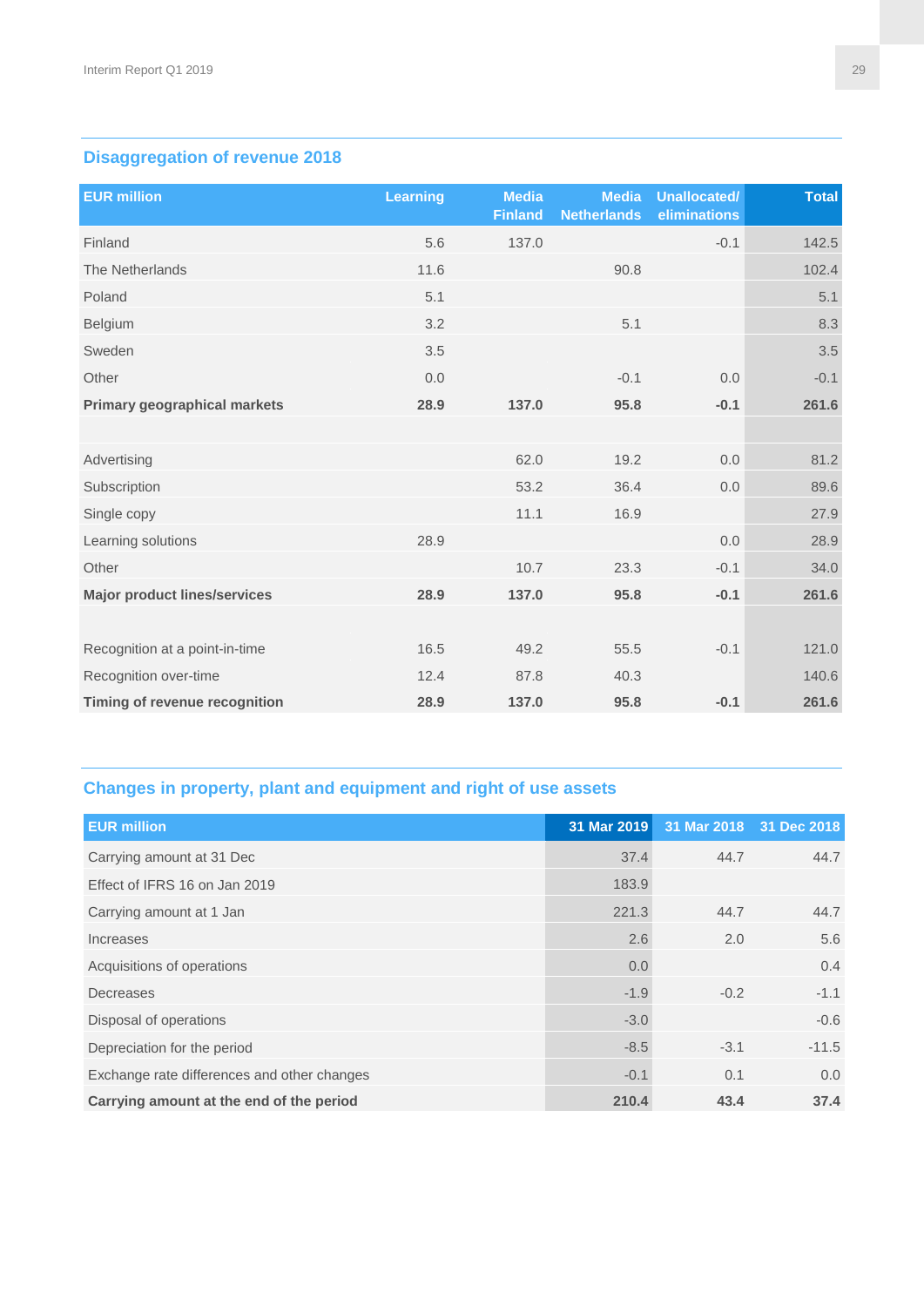# **Acquisitions and divestments**

#### **Impact of business acquisitions on Group's assets and liabilities**

| <b>EUR million</b>                                                                                                        | Q1 2019 | FY 2018 |
|---------------------------------------------------------------------------------------------------------------------------|---------|---------|
| Property, plant and equipment                                                                                             | 0.0     | 0.4     |
| Intangible assets                                                                                                         | 12.3    | 17.1    |
| Other non-current assets                                                                                                  |         | 0.1     |
| Inventories                                                                                                               |         | 0.0     |
| Other current assets                                                                                                      | 2.1     | 6.1     |
| Assets, total                                                                                                             | 14.5    | 23.7    |
| Non-current liabilities                                                                                                   | $-2.9$  | $-1.3$  |
| <b>Current liabilities</b>                                                                                                | $-0.4$  | $-3.4$  |
| Liabilities, total                                                                                                        | $-3.4$  | $-4.7$  |
| Fair value of acquired net assets                                                                                         | 11.1    | 19.0    |
| Acquisition cost                                                                                                          | 14.0    | 20.8    |
| Non-controlling interests, based on the proportionate interest in the recognised<br>amounts of the assets and liabilities |         | 1.2     |
| Fair value of previously held interest                                                                                    |         | 1.8     |
| Fair value of acquired net assets                                                                                         | $-11.1$ | $-19.0$ |
| <b>Goodwill from the acquisitions</b>                                                                                     | 2.9     | 4.9     |

# **Acquisitions of non-controlling interests**

| <b>EUR million</b>                                     | Q1 2019 | <b>FY 2018</b> |
|--------------------------------------------------------|---------|----------------|
| Acquisition cost                                       | 0.4     | 11.2           |
| Book value of the acquired interest                    | 0.4     | 0.4            |
| Decrease (+) / increase (-) in acquisition liabilities |         | 9.1            |
| Impact on consolidated equity                          | 0.0     | $-1.6$         |

#### **Cash paid to obtain control, net of cash acquired**

| <b>EUR million</b>                                     | Q1 2019 | <b>FY 2018</b> |
|--------------------------------------------------------|---------|----------------|
| Acquisition cost                                       | 14.0    | 20.8           |
| Cash and cash equivalents of acquired operations       | $-1.4$  | $-3.9$         |
| Decrease (+) / increase (-) in acquisition liabilities | $-4.2$  | $-1.0$         |
| Cash paid to obtain control, net of cash acquired      | 8.4     | 15.9           |
| Cash paid on acquisitions of non-controlling interests | 0.4     | 11.2           |

In February 2019, Sanoma Media Netherlands acquired 70% of the shares of Panel Inzicht B.V. and in March 2019, Sanoma Media Finland acquired Rockfest festival business in Finland.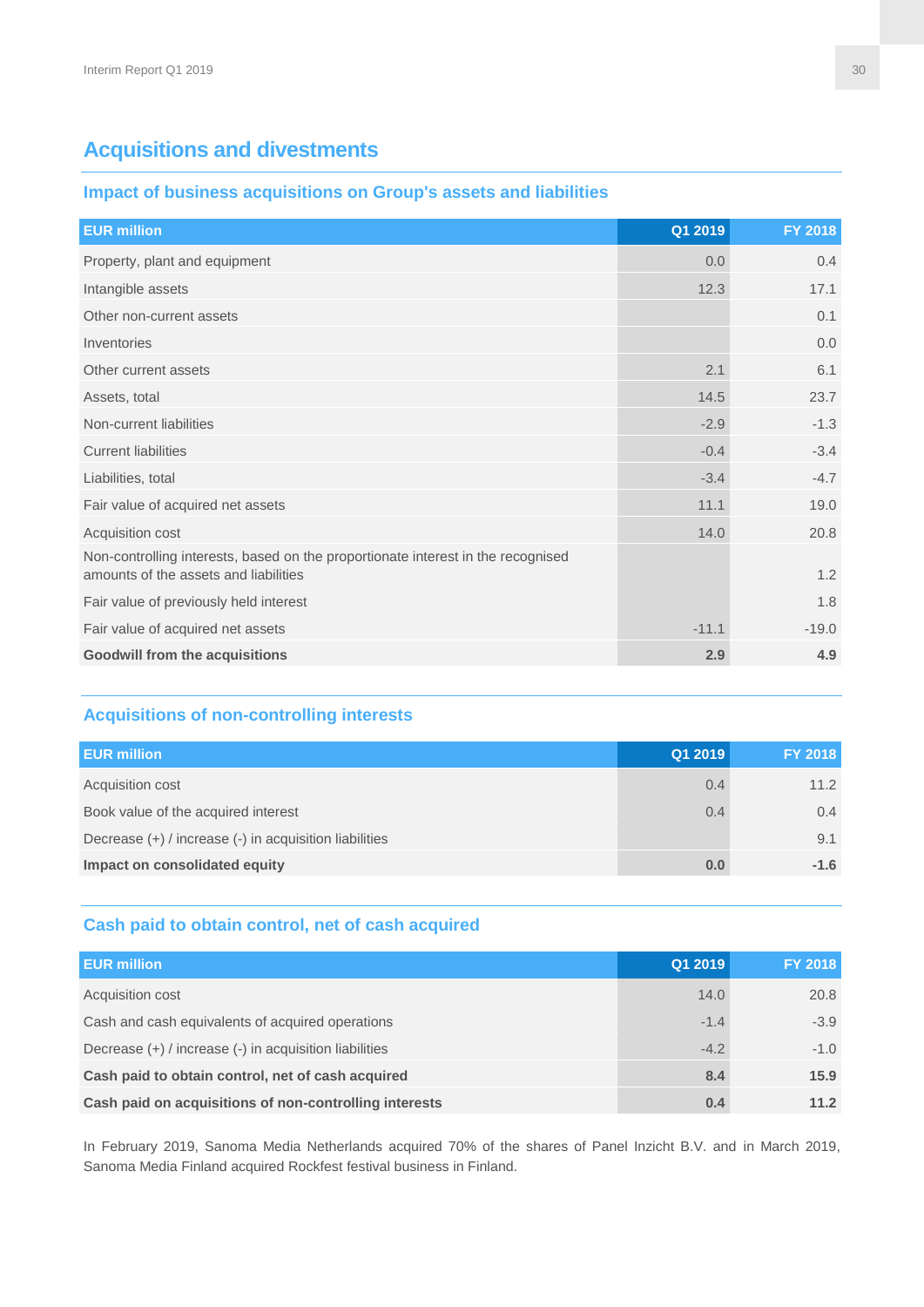# **Impact of divestments on Group's assets and liabilities**

| <b>EUR million</b>                       | Q1 2019 | <b>Belgian</b><br>womens'<br>magazines | <b>Other</b> | FY 2018 |
|------------------------------------------|---------|----------------------------------------|--------------|---------|
| Property, plant and equipment            | 3.0     |                                        | 0.6          | 0.6     |
| Goodwill                                 | 37.9    |                                        | 4.4          | 4.4     |
| Other intangible assets                  | 0.3     | 0.7                                    | 1.0          | 1.6     |
| Inventories                              | 0.3     | 0.2                                    |              | 0.2     |
| Trade and other receivables              | 2.3     | 1.5                                    | 4.7          | 6.2     |
| Cash and cash equivalents                | 3.0     |                                        | 1.1          | 1.1     |
| Assets, total                            | 46.8    | 2.4                                    | 11.9         | 14.2    |
| Deferred tax liabilities                 |         | $-0.2$                                 | $-0.2$       | $-0.5$  |
| <b>Financial liabilities</b>             | $-8.9$  |                                        |              |         |
| Trade and other payables                 | $-5.8$  | $-11.7$                                | $-2.1$       | $-13.7$ |
| Liabilities, total                       | $-14.7$ | $-11.9$                                | $-2.3$       | $-14.2$ |
| Net assets                               | 32.1    | $-9.5$                                 | 9.5          | 0.0     |
| Recognised in Other comprehensive income |         |                                        | 0.2          | 0.2     |
| Sales price                              | 44.0    | 23.5                                   | 7.2          | 30.7    |
| Transaction fees paid                    | $-1.1$  |                                        |              |         |
| Net result from sale of operations       | 10.8    | 33.0                                   | $-2.1$       | 30.9    |

# **Cash flow from sale of operations**

| <b>EUR million</b>                                         | Q12019 | <b>Belgian</b><br>womens'<br>magazines | <b>Other</b> | <b>FY 2018</b> |
|------------------------------------------------------------|--------|----------------------------------------|--------------|----------------|
| Sales price                                                | 44.0   | 23.5                                   | 7.2          | 30.7           |
| Cash and cash equivalents of divested operations           | $-3.0$ |                                        | $-1.1$       | $-1.1$         |
| Decrease (+) / increase (-) in receivables from divestment | 4.2    | $-8.2$                                 | 0.7          | $-7.6$         |
| Cash flow from sale of operations                          | 45.2   | 15.3                                   | 6.8          | 22.0           |

In February 2019, Sanoma divested Mood for Magazines, publisher of LINDA. magazine, in the Netherlands.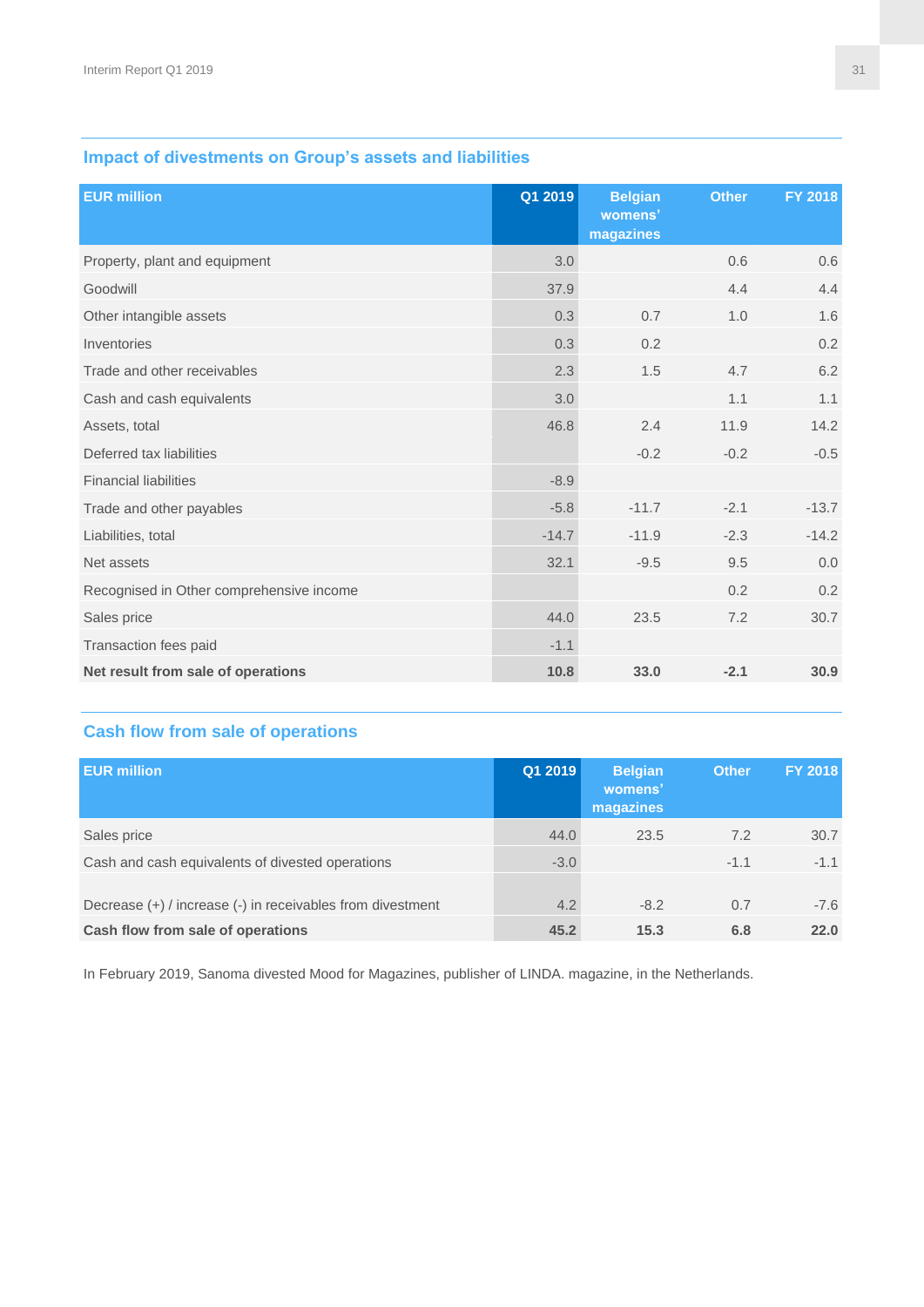# **Contingent liabilities**

| <b>EUR million</b>                                                                              | 31 Mar 2019 |       | 31 Mar 2018 31 Dec 2018 |
|-------------------------------------------------------------------------------------------------|-------------|-------|-------------------------|
| <b>Contingencies for own commitments</b>                                                        |             |       |                         |
| Pledges                                                                                         | 1.4         | 1.5   | 1.4                     |
| Other items                                                                                     | 15.0        | 15.0  | 15.0                    |
| Total                                                                                           | 16.4        | 16.5  | 16.4                    |
| <b>Other commitments</b>                                                                        |             |       |                         |
| Operating lease liabilities                                                                     | 0.2         | 255.1 | 219.1                   |
| <b>Royalties</b>                                                                                | 6.8         | 5.7   | 8.3                     |
| Commitments for acquisitions of intangible assets (film and TV<br>broadcasting rights included) | 21.7        | 18.9  | 33.6                    |
| Other items                                                                                     | 43.2        | 50.5  | 53.0                    |
| Total                                                                                           | 71.9        | 330.2 | 314.0                   |
| <b>Total</b>                                                                                    | 88.3        | 346.7 | 330.4                   |

In 2019, lease liabilities have decreased compared to previous year as due to applying of IFRS 16 most of the lease contracts have been reported in balance sheet as of 1 January 2019.

#### **Derivative instruments**

| <b>EUR million</b>                       | 31 Mar 2019 |        | 31 Mar 2018 31 Dec 2018 |
|------------------------------------------|-------------|--------|-------------------------|
| <b>Fair values</b>                       |             |        |                         |
| <b>Currency derivatives</b>              |             |        |                         |
| Forward contracts (positive fair values) | 0.2         | 0.1    | $0.2^{\circ}$           |
| Forward contracts (negative fair values) | $-0.1$      | $-0.6$ | $-0.2$                  |
| <b>Nominal values</b>                    |             |        |                         |
| <b>Currency derivatives</b>              |             |        |                         |
| Forward contracts                        | 11.7        | 43.9   | 6.8                     |
|                                          |             |        |                         |

The fair value of the foreign currency forward contracts is determined using forward exchange market rates at the balance sheet date.